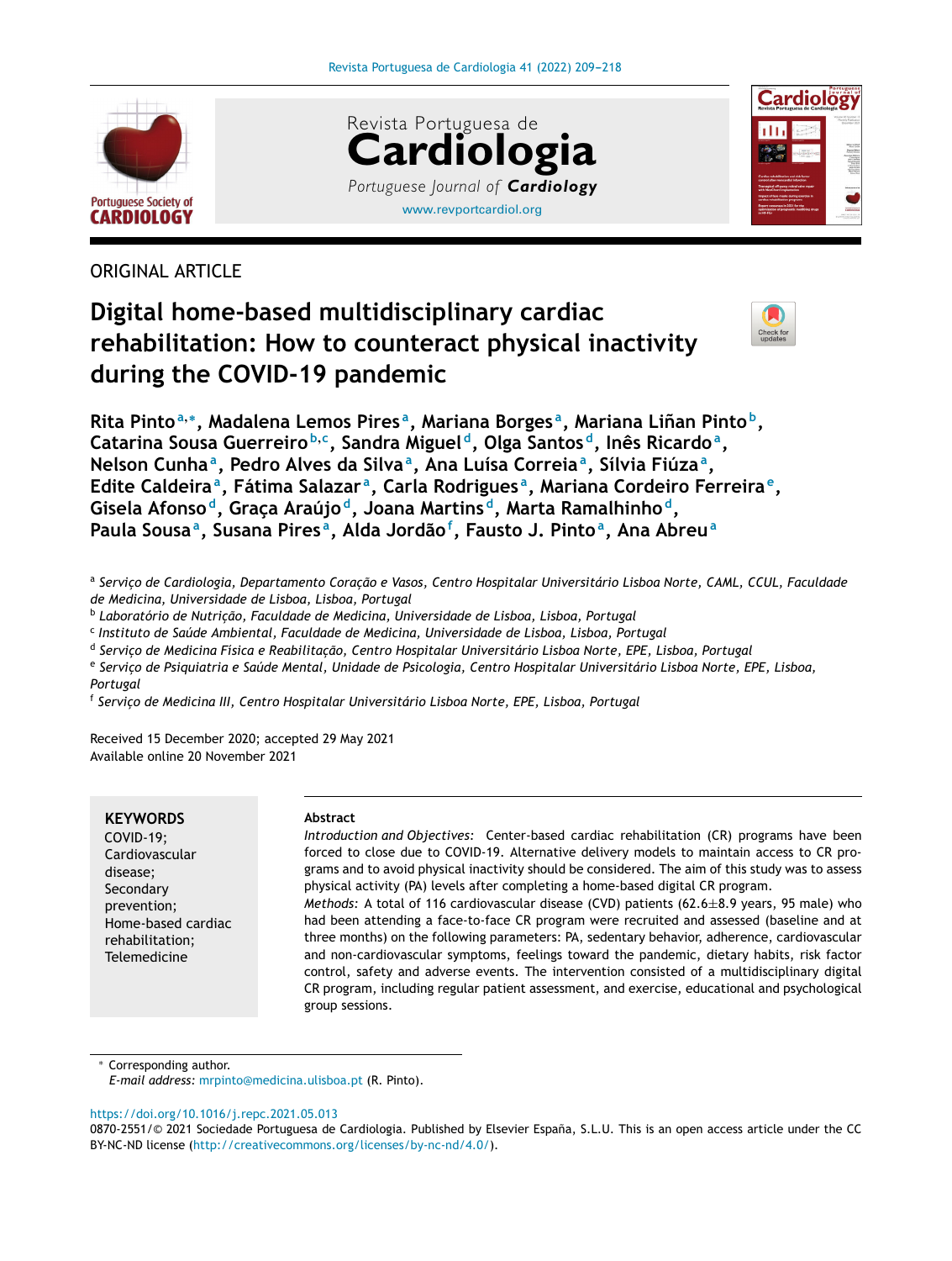*Results:* Ninety-eight CVD patients successfully completed all the online assessments (15.5% drop-out rate). A favorable main effect of time was an increase in moderate to vigorous PA and a decrease in sedentary time at three months. Almost half of the participants completed at least one online exercise training session per week and attended at least one of the online educational sessions. No major adverse events were reported and only one minor event occurred.

*Conclusion:* During the pandemic, levels of moderate to vigorous PA improved after three months of home-based CR in CVD patients with previous experience in a face-to-face CR model. Diversified CR programs with a greater variety of content tailored to individual preferences are needed to meet the motivational and clinical requirements of CVD patients.

© 2021 Sociedade Portuguesa de Cardiologia. Published by Elsevier Espana, ˜ S.L.U. This is an open access article under the CC BY-NC-ND license [\(http://creativecommons.org/licenses/by](http://creativecommons.org/licenses/by-nc-nd/4.0/)[nc-nd/4.0/](http://creativecommons.org/licenses/by-nc-nd/4.0/)).

#### **Reabilitac¸ão cardiovascular em casa (REC-casa): como contrariar a inatividade física na era Covid-19?**

#### **Resumo**

*Introdução e objetivos:* Os programas convencionais de reabilitação cardíaca (RC) foram forcados a encerrar devido à Covid-19. Modelos alternativos para que os doentes tenham acesso a um programa de RC evitando a inatividade física devem ser considerados. O objetivo deste estudo foi avaliar os níveis de atividade física (AF) de um programa digital de RC em casa.

*Métodos:* Foram recrutados e avaliados (inicialmente e aos três meses) 116 doentes cardiovasculares (CV) (62,6±8,9 anos, 95 homens) que frequentavam um programa presencial de RC, nos seguintes parâmetros: AF, comportamento sedentário, adesão, sintomas CV e não CV, sentimentos face à pandemia, hábitos alimentares, fatores de risco, seguranca e eventos adversos. A intervenção consistiu num programa digital multidisciplinar de RC, inclusive acompanhamento regular, sessões de exercício, de ensino e de psicologia em grupo.

*Resultados:* Completaram com sucesso todas as avaliações *online* (15,5% *drop-out*) 98 pessoas com doença CV. Houve um efeito favorável no aumento da AF moderada a vigorosa e diminuicão do tempo sedentário aos três meses. Quase metade da amostra fez, pelo menos, mais de uma sessão de exercício físico *online* por semana e assistiu a pelo menos uma das sessões educacionais *online*. Não se verificaram eventos *major* e registou-se apenas um *minor*. *Conclusão:* Em tempo de pandemia, os níveis de AF moderada a vigorosa melhoraram após três meses em doentes CV que frequentavam previamente um modelo presencial de RC. São necessários mais programas de RC com maior variedade de conteúdos adaptados à preferência individual para dar resposta às necessidades motivacionais e clínicas dos doentes CV.

© 2021 Sociedade Portuguesa de Cardiologia. Publicado por Elsevier España, S.L.U. Este é um artigo Open Access sob uma licença CC BY-NC-ND [\(http://creativecommons.org/licenses/by](http://creativecommons.org/licenses/by-nc-nd/4.0/)[nc-nd/4.0/](http://creativecommons.org/licenses/by-nc-nd/4.0/)).

## **Introduction**

After an acute event or with a chronic heart condition, patients need guidance and structured support to recover and improve their physical, psychological, social and vocational functioning. A comprehensive cardiac rehabilitation (CR) program is an effective and recommended secondary prevention strategy.[1](#page-8-0)

To avoid the spread of the novel coronavirus disease 2019 (COVID-19), various governmental measures have been applied worldwide such as quarantine and various forms of lockdown, including the suspension of center-based CR programs.

An emerging major problem is the potential harmful effects of the suspension of center-based CR programs possibly leading to physical inactivity and deleterious lifestyle habits.<sup>[2](#page-8-0)</sup> There are several negative effects of acute and prolonged cessation of physical activity, including increased risk of many severe and disabling disorders.<sup>[3](#page-8-0)</sup> In view of the sudden closure of center-based CR programs because of the COVID-19 pandemic, alternative delivery models should be considered to avoid detraining and physical inactivity.<sup>[4,5](#page-8-0)</sup>

Alternative models such as home-based CR are well established and have been studied as an effective method to improve survival, quality of life, functional status, cardiovascular risk profile and cost-effectiveness.[6](#page-8-0)

One model of a home-based program is the distance delivery of a digital or virtual CR program using computer and communications technology to facilitate or optimize the quality and effectiveness of care. This includes telephone follow-ups and video-conferencing communication, e-mail,

**PALAVRAS-CHAVE** COVID-19;

Doenca cardiovascular; Prevencão secundária; Reabilitação cardíaca domiciliária; **Telemedicina**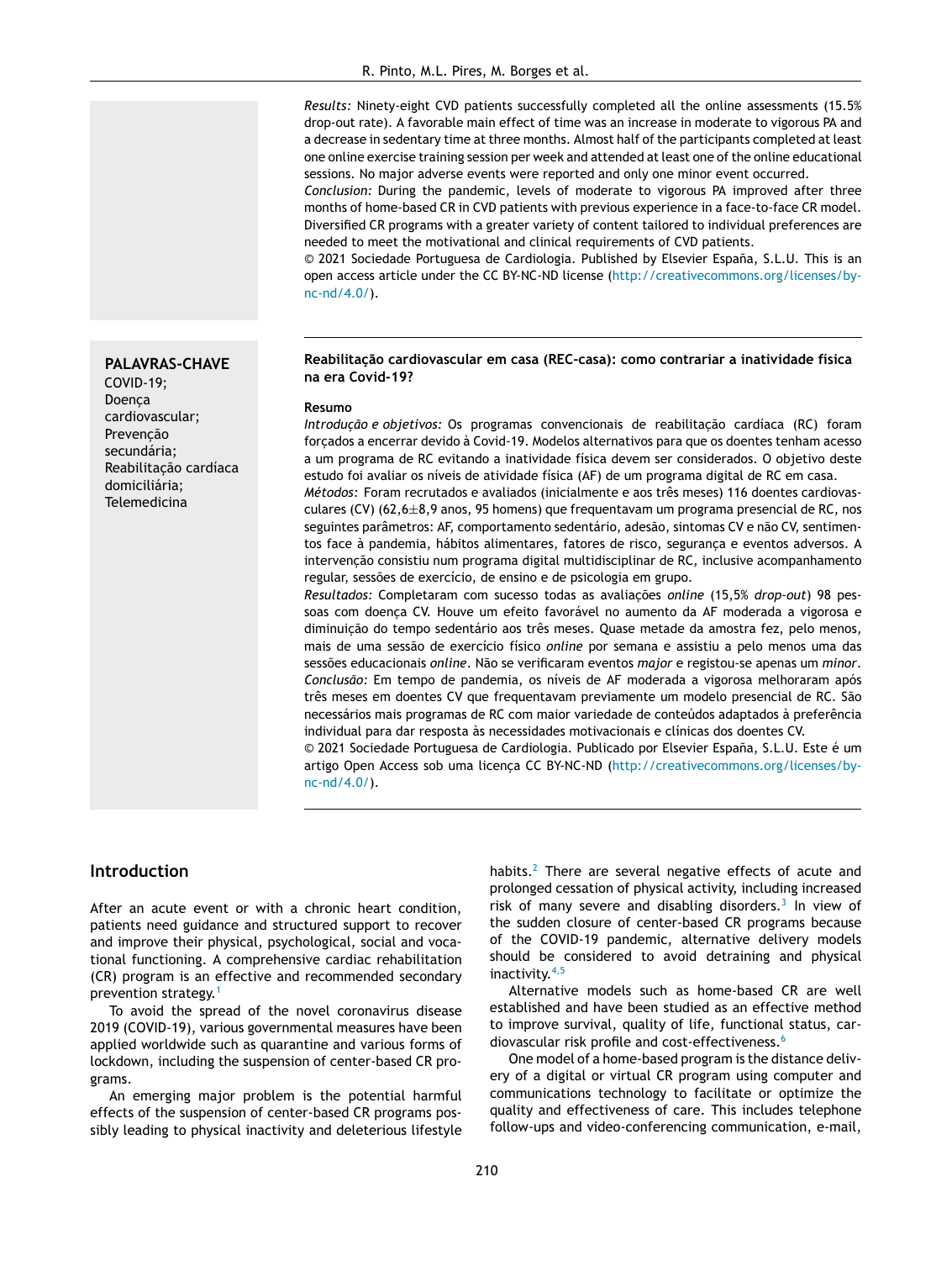text or other forms of messaging, smartphone applications, online platforms, and wearable devices.<sup>[7](#page-8-0)</sup>

The primary aim of this study was to assess the amount of physical activity after a three-month home-based multidisciplinary digital CR program as an alternative to suspended center-based CR in patients with cardiovascular disease (CVD). Additionally, as a secondary aim, the study assessed adherence, dietary habits, subjective psychological impact, risk factor control, safety and adverse events in these patients during the three-month home-based intervention.

#### **Methods**

#### **Study design**

A prospective cohort study was conducted at the Cardiovascular Rehabilitation Center of the Cardiology Department of the North Lisbon University Hospital Center (CHULN), Faculty of Medicine of the University of Lisbon (FMUL) and Cardiovascular Rehabilitation Center of the University of Lisbon (CRECUL) a European Association of Preventive Cardiology-accredited Preventive Cardiology Center, in April 2020.

The primary aim was to assess the amount of physical activity after a three-month home-based multidisciplinary digital CR program. The secondary aim was the assessment of adherence to the program determined by the number of exercise training and educational sessions attended, dietary habits, subjective psychological impact, risk factor control, and occurrence of minor and major adverse events in general and during the exercise sessions.

The primary and secondary aims were assessed via an online questionnaire at baseline and at three months after starting the home-based CR program. The core components of the program are presented in [Table](#page-3-0) 1. The study was carried out in accordance with the recommendations of the Declaration of Helsinki for human research.

#### **Participants**

Patients (men and women), independently of age, who had been participating at the CR center of the CHULN/FMUL/CRECUL were invited to participate in this study after the center-based CR program was forced to close due to COVID-19. Informed consent was obtained from all participants included in the study. Inclusion criteria were age over 18 years, with diagnosed CVD, clinically stable, and participation at the center-based CR program before COVID-19. Exclusion criteria were unstable cardiovascular or non-cardiovascular status, a medical condition that contraindicated exercise, or lack of access to the technology required to complete the online questionnaires.

## **Home-based cardiac rehabilitation program**

#### **Online assessment questionnaire**

At baseline (three weeks after suspension of the centerbased CR program due to pandemic lockdown in April 2020) and at three months after starting the home-based

CR program, patients completed an online questionnaire regarding cardiovascular and non-cardiovascular symptoms and signs, feelings towards the pandemic, pharmacological therapy, resting heart rate and blood pressure, blood glucose (if diabetic), body weight, height, physical activity, and diet.

The International Physical Activity Questionnaire-Short Form (IPAQ-SF), validated for the Portuguese language, was used to assess physical activity.<sup>8</sup> [T](#page-8-0)he IPAQ-SF records the last seven-day recall for four intensity levels of physical activity: vigorous-intensity activity, moderate-intensity activity, walking and sitting.

Diet was assessed by asking about changes in eating patterns (including vegetables, meat, fish, fruit, beverages, water, etc.) before COVID-19 and at three-month follow-up, based on questions from a national study on eating habits and physical activity during the pandemic (REACT-COVID).<sup>[9](#page-8-0)</sup>

#### **Online exercise training sessions**

The online exercise training sessions included in the homebased CR program consisted of recorded videos and realtime online exercise training sessions.

A recorded video of an exercise session was provided weekly on an online platform. Six exercise training sessions were recorded by exercise physiologists and physiotherapists. Participants were recommended to do each session three times a week, for 60 min (10 min warm-up, 40 min circuit training and 10 min cool-down), performing eight different exercises (two upper limbs, two lower limbs, two core stability, two balance). Each exercise had three levels of progression (easy, moderate, difficult) with two or three sets of 10-15 repetitions, and all exercises were done with body weight and/or household objects (e.g. books, bottles of water, packs of rice, etc.). The aim, using the Borg Rating of Perceived Exertion scale (6-20), was to reach moderate intensity, i.e. a score of 11-14.

The participants performed the exercise program in their own home, without simultaneous professional supervision. However, a pictorial exercise training guidebook was available to all participants, including instructions regarding safety, clothing and warm-up, and a detailed illustrated description of each home-based exercise session. Also, for questions or difficulties regarding the exercises, an e-mail address and telephone number were provided.

Once a month, real-time CR exercise sessions lasting 60 min were provided via computer, tablet or smartphone with internet access, at a specific time slot that allowed healthcare professionals to follow 6-8 patients per class at home, ensuring adherence and supporting them throughout the session.

A personal health diary was provided for documenting vital signs, adherence to the exercise training program (including online sessions, walking, cycling or other forms of physical activity), and adverse events. Serious adverse events were defined as symptoms that posed a threat to the participant's health and that led to study suspension for immediate medical treatment or consultation with a physician. Minor adverse events were categorized as meaningful events of moderate or minor clinical severity.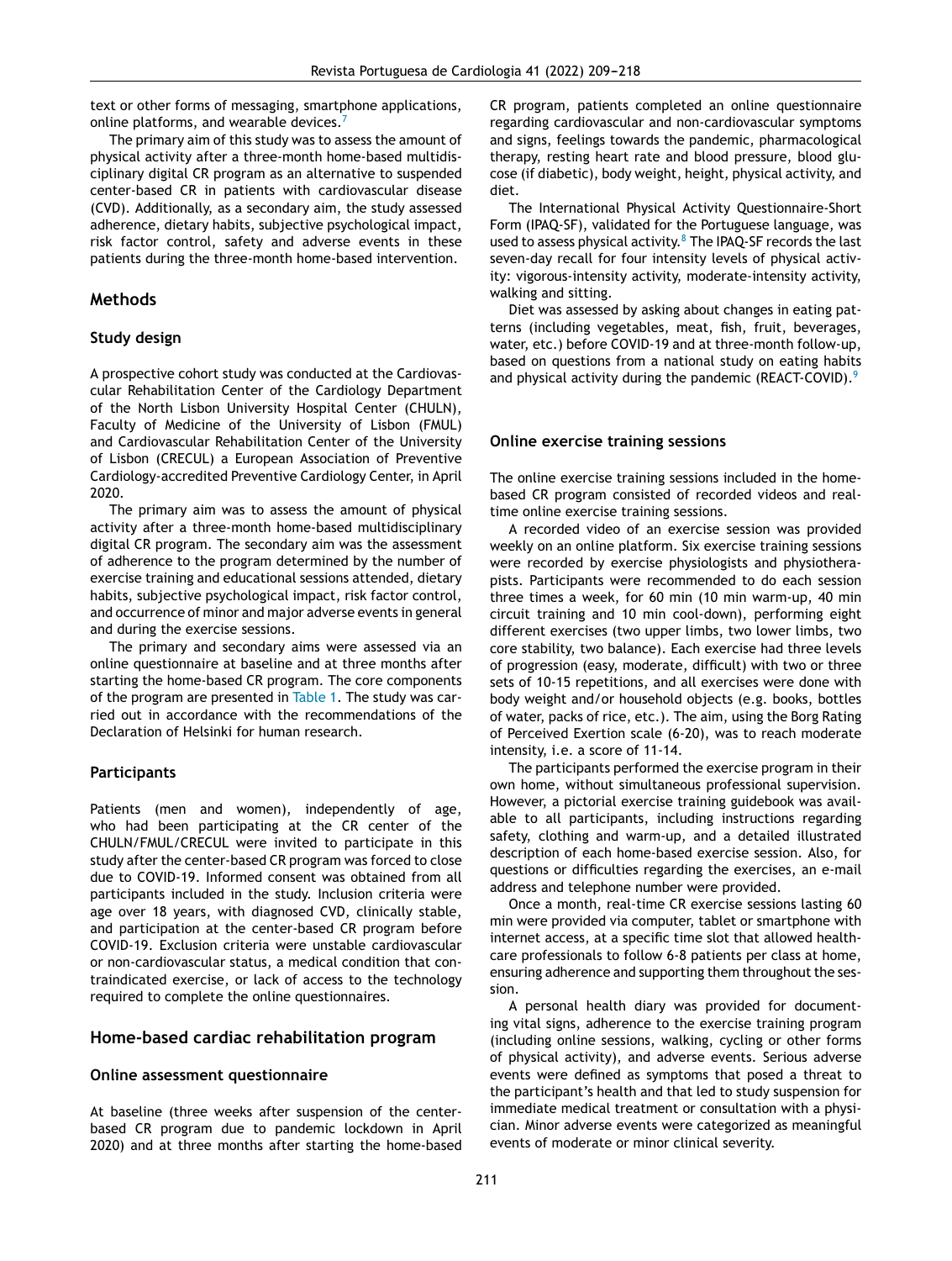<span id="page-3-0"></span>

|  | Table 1 Core components of the home-based cardiac rehabilitation program. |  |  |  |  |
|--|---------------------------------------------------------------------------|--|--|--|--|
|--|---------------------------------------------------------------------------|--|--|--|--|

| Components                                                                   | Description                                                                                                                                                                                                                                                                                                                    | <b>Tools</b>                                                                              |
|------------------------------------------------------------------------------|--------------------------------------------------------------------------------------------------------------------------------------------------------------------------------------------------------------------------------------------------------------------------------------------------------------------------------|-------------------------------------------------------------------------------------------|
| Patient assessment, risk<br>assessment and<br>identification of risk factors | Clinical history including screening for risk<br>factors, cardiovascular and non-cardiovascular<br>symptoms and signs; feelings toward the<br>pandemic; pharmacological therapy; resting heart<br>rate and blood pressure; blood glucose (if<br>diabetic); body weight; height; physical activity;<br>diet and quality of life | Online questionnaire<br>Regular patient assessment and<br>support                         |
| Physical activity counseling                                                 | Recommendation on gradual increase in daily life<br>activities, minimum 2.5 hours/week of moderate<br>aerobic activity, multiple bouts, each >10 min,<br>4-5 days/week; and recommendations to break<br>sedentary time                                                                                                         | Online educational sessions<br>Illustrated booklets<br>Phone calls                        |
| <b>Exercise training</b>                                                     | Submaximal endurance training with gradual<br>increase (3 different levels of progression) and<br>resistance training, 2-3 times per week                                                                                                                                                                                      | Online exercise training<br>sessions (real-time exercise<br>sessions and recorded videos) |
| Nutritional counseling                                                       | Assessment of eating habits and alcohol<br>consumption; education of patient and family<br>concerning dietary goals and healthy food choices                                                                                                                                                                                   | Online educational sessions<br>and webinars                                               |
| Weight control management                                                    | Weight, height and BMI measurements every<br>2 weeks                                                                                                                                                                                                                                                                           | Online questionnaire                                                                      |
| Blood pressure management                                                    | Blood pressure measurement at rest every<br>7 weeks                                                                                                                                                                                                                                                                            | Online questionnaire                                                                      |
| Diabetes management                                                          | Diabetes self-management education and support<br>programs                                                                                                                                                                                                                                                                     | Online questionnaire                                                                      |
| Smoking cessation                                                            | Education and encouragement to smokers not to<br>smoke through behavioral advice                                                                                                                                                                                                                                               | Online educational sessions                                                               |
| Psychosocial management                                                      | Screening for depression and anxiety                                                                                                                                                                                                                                                                                           | Online educational sessions<br>Psychological group sessions                               |
| Education                                                                    | Education on each component of CR and its<br>purpose, and on self-monitoring and<br>self-management                                                                                                                                                                                                                            | Online educational sessions                                                               |

BMI: body mass index; CR: cardiac rehabilitation.

#### **Online educational sessions**

A structured online educational program was provided for patients and family members/caregivers including educational videos and webinars.

One recorded video of an educational session per week was uploaded to the platform, followed by a healthy cooking recipe and nutritional tips aimed at improving cardiovascular health. The educational sessions, lasting 10-15 min, were delivered by the corresponding health professional from the CR team. These sessions aimed to educate and inform patients and their family members or caregivers on behavioral and lifestyle changes. The educational sessions covered the following topics: COVID-19 and CVD; coronary artery disease and cardiovascular risk factors; heart failure; hypertension; dyslipidemia; smoking cessation; diabetes; medical therapy and adherence; healthy food and the Mediterranean diet; exercise and physical activity; sedentary behavior; and sexual dysfunction and CVD.

One real-time webinar on nutritional myths lasting 90 min was developed as a replacement for the regular face-toface workshop provided at the center-based CR program that took place every three months.

Self-monitoring of blood pressure, heart rate and blood glucose (if diabetic) was promoted, as was smoking cessation.

#### **Psychological group sessions**

The psychological group sessions included online support group sessions and relaxation sessions.

Monthly 60-min online face-to-face group support sessions, called 'heart talks', were provided, moderated by a psychiatrist, a cardiologist, and other members of the CR team.

The online relaxation sessions, lasting 45 min, were run by the psychologist of the CR team. These sessions were recorded and placed on the online platform to allow participants to re-watch and repeat them.

#### **Regular patient clinical assessment and support**

An online short-form follow-up questionnaire was completed in every two weeks. Patients who did not respond received a telephone call from the CR nurses emphasizing the need to complete it.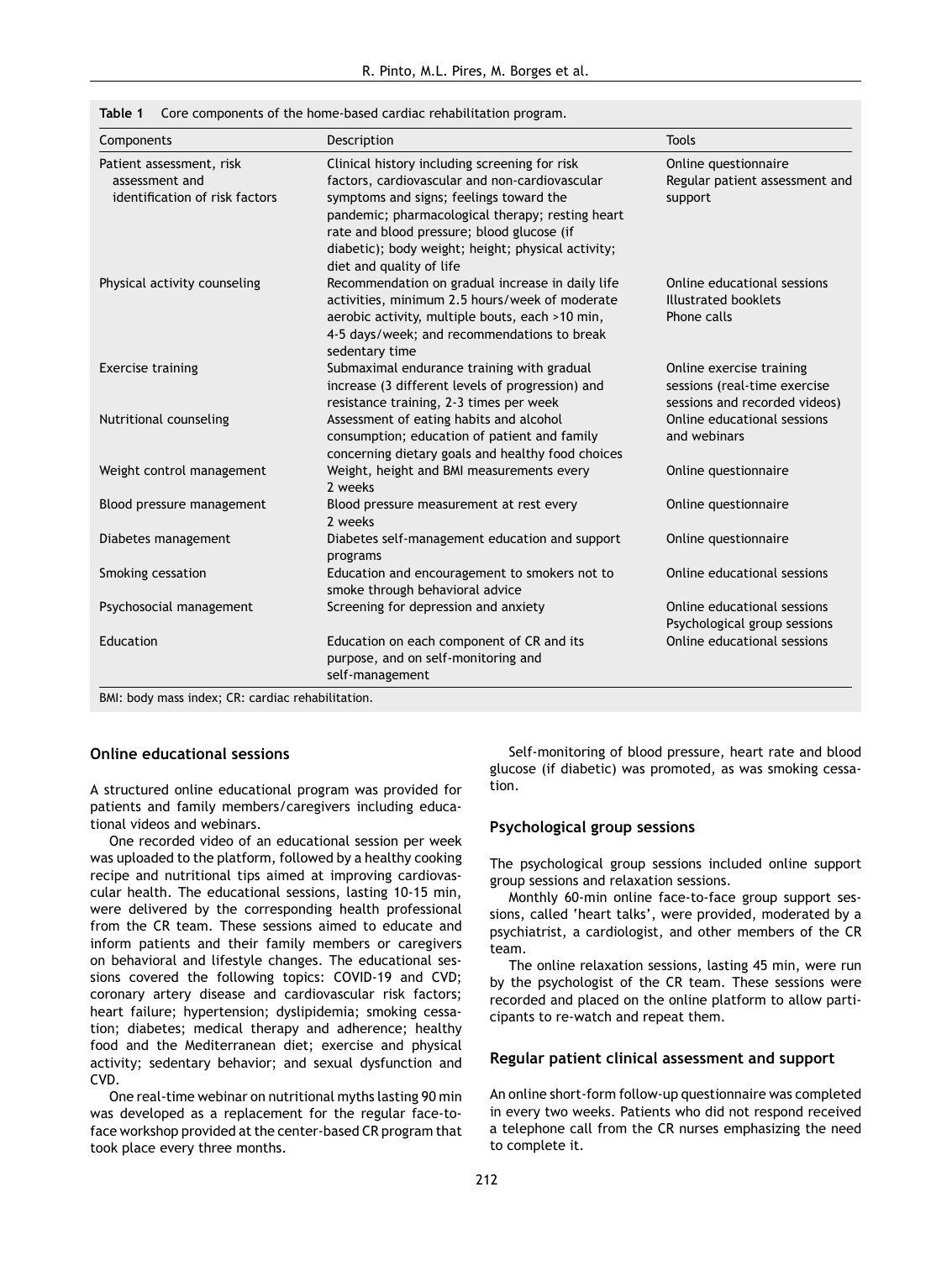|                                          | All patients (n=116) | Completed (n=98) | Did not complete (n=18) | p     |
|------------------------------------------|----------------------|------------------|-------------------------|-------|
| Female/male, n                           | 21/95                | 16/82            | 5/13                    | 0.246 |
| Age, years                               | $62.6 \pm 8.9$       | $63.0 + 8.5$     | $60.17 \pm 11.2$        | 0.154 |
| BMI, $kg/m2$                             | $27.5 \pm 3.3$       | $27.7 \pm 3.2$   | $26.4 \pm 3.9$          | 0.448 |
| MVPA, min/week                           | 239±209              | $230 \pm 198$    | $286 \pm 264$           | 0.148 |
| Diagnosis, %                             |                      |                  |                         |       |
| CAD                                      | 88.8                 | 88.8             | 88.9                    | 0.989 |
| Heart failure                            | 13.8                 | 14.3             | 11.1                    | 0.720 |
| Valve disease                            | 5.2                  | 4.1              | 11.1                    | 0.216 |
| PAD                                      | 3.4                  | 3.1              | 5.6                     | 0.594 |
| Implantable device                       | 12.1                 | 13.3             | 5.6                     | 0.356 |
| LVEF $(\%)$                              | $52.8 \pm 10.7$      | $52.9 \pm 10.8$  | $52.5 \pm 10.0$         | 0.710 |
| Risk factors, %                          |                      |                  |                         |       |
| Family history of CVD                    | 41.7                 | 41.8             | 41.2                    | 0.959 |
| Hypertension                             | 58.6                 | 60.2             | 52.9                    | 0.574 |
| Type 2 diabetes                          | 18.1                 | 17.9             | 22.2                    | 0.572 |
| Dyslipidemia                             | 37.9                 | 37.8             | 38.9                    | 0.789 |
| Ex-smoker                                | 51.7                 | 55.4             | 35.3                    | 0.089 |
| Smoker                                   | 12.9                 | 14.3             | 5.9                     | 0.310 |
| Overweight (BMI > 25 kg/m <sup>2</sup> ) | 74.7                 | 78.3             | 50.0                    | 0.055 |
| Medications, %                           |                      |                  |                         |       |
| Beta-blockers                            | 79.3                 | 79.6             | 66.7                    | 0.560 |
| <b>Statins</b>                           | 80.2                 | 79.6             | 81.3                    | 0.978 |
| <b>Diuretics</b>                         | 28.4                 | 31.6             | 13.3                    | 0.135 |
| <b>ACE</b> inhibitors                    | 51.7                 | 52.0             | 43.8                    | 0.462 |
| Antiplatelets                            | 38.8                 | 38.8             | 44.4                    | 0.433 |
| Aspirin                                  | 78.4                 | 75.5             | 83.3                    | 0.127 |

<span id="page-4-0"></span>**Table 2** Baseline characteristics of the study population.

ACE: angiotensin-converting enzyme; BMI: body mass index; CAD: coronary artery disease; CVD: cardiovascular disease; LVEF: left ventricular ejection fraction; MVPA: moderate to vigorous physical activity; PAD: peripheral arterial disease. Data are mean  $+$  SD.

Physician appointments (teleconsultations) were scheduled according to the signs and symptoms presented in the follow-up questionnaire or if patients requested one (by email or telephone) to avoid non-urgent hospital visits and hence unnecessary exposure to COVID-19.

Minor and major adverse events such as hospitalizations for cardiac or other reasons, cardiac death, or death from non-cardiac causes were collected.

#### **Statistical analysis**

Descriptive statistics including means, standard deviation and percentages were calculated for all main and secondary outcome variables. Chi-square tests were performed to assess differences in categorical variables between the different time points. Normality was tested using Q-Q plots.

A paired Student's t test was performed to compare changes in BMI and parameters of physical activity and sedentary behavior from baseline to three-month follow-up. The Wilcoxon signed-rank test was used if a normal distribution could not be assumed.

A subanalysis was performed of differences in age, gender and adherence between groups. Changes over time within each group and any interactions were assessed by two-way repeated measures analysis of variance.

Statistical significance was set at an alpha level of 0.05. Data analysis was performed using IBM SPSS Statistics version 25.0 (IBM SPSS Inc., Chicago, IL).

#### **Results**

Baseline descriptive characteristics of all patients who completed or did not complete the study are presented in Table 2.

Nearly 90% of the participants who completed the homebased CR program had coronary artery disease, followed in number by heart failure (n=14), valvular heart disease (n=4) and peripheral artery disease (n=3). Regarding risk factors, overweight was the most common (78.3%), followed by hypertension (60.2%), family history of CVD (41.8%), dyslipidemia (37.8%), type 2 diabetes (17.9%), and smoking (14.3%). Within the obesity risk factor, 58% were classified as overweight and 20.3% as obese. Sixty percent of patients met the WHO recommendations for physical activity and 30% attained more than 300 min per week of moderate to vigorous physical activity.

Medication dosages taken by most patients (90%) did not change during the study. Among the 98 patients who completed the three-month home-based CR program, 83.7% were male and 16.3% were female.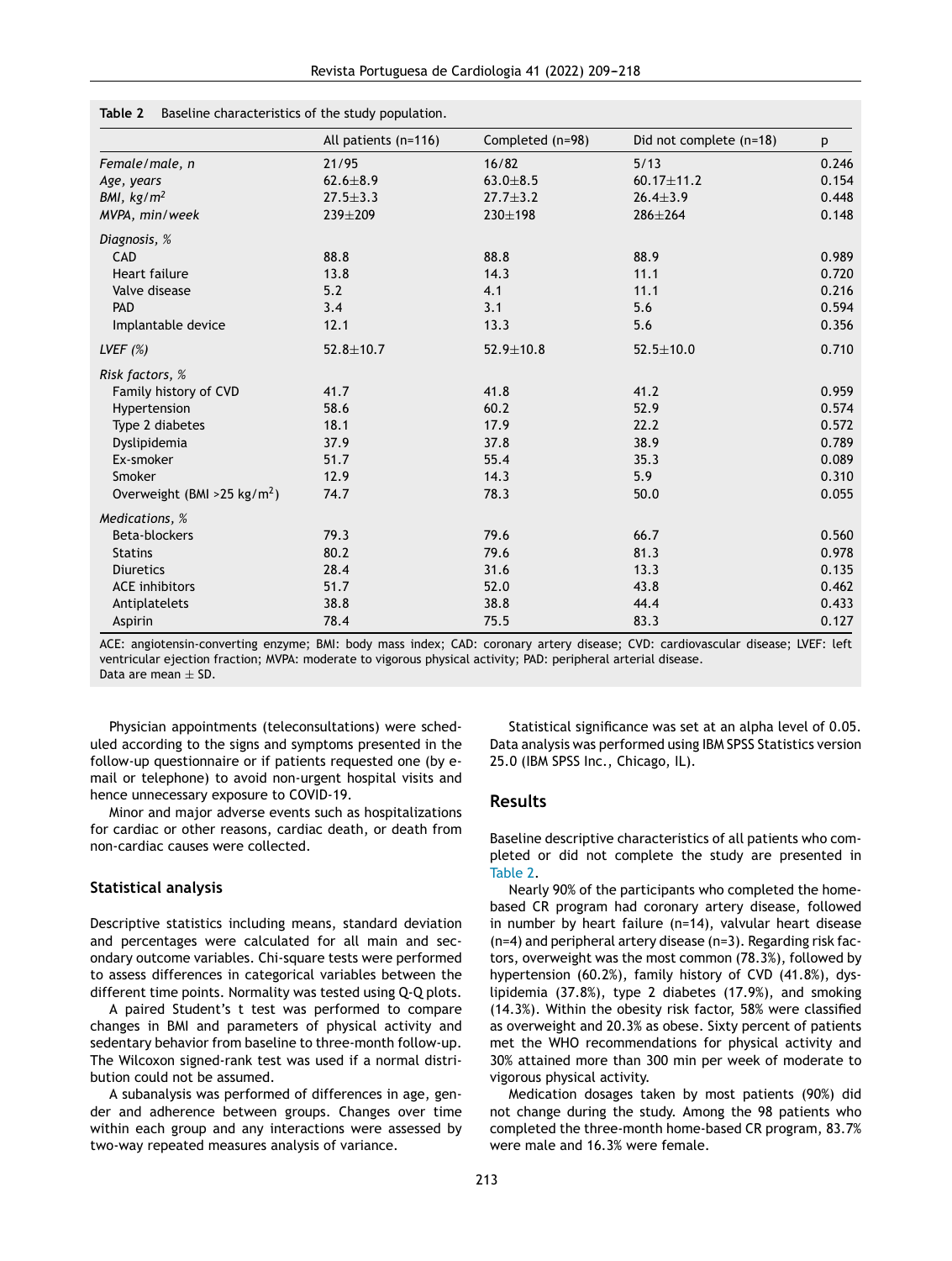

**Figure 1** Study flow chart. CR: cardiac rehabilitation; HB: home-based.

The dropout rate was 15.5% (Figure 1). Three male participants dropped out in week 1, 2 and 4, due to hospitalization for knee surgery, pacemaker implantation and in-stent restenosis, respectively. Fifteen patients (five female and 10 male) did not complete the three-month online questionnaire. Only one adverse event (a sprained ankle) was reported during the exercise training sessions. None of the descriptive characteristics, including age, gender, BMI, physical activity, risk factors and medication, were significantly different between patients who did or did not complete the study [\(Table](#page-4-0) 2).

Data on all patients who completed the home-based CR program assessments on body composition, physical activity and sedentary time are summarized in [Table](#page-6-0) 3.

#### **Physical activity and sedentary time**

A favorable main effect of time was evident after three months for moderate to vigorous physical activity (p<0.001) ([Table](#page-6-0) 3). At three-month follow-up, almost 70% of the patients met the WHO recommendations for physical activity and 41% of the sample population attained more than 300 min per week of moderate to vigorous physical activity.

When fulfilling the questionnaire, participants were asked to choose which type of physical activity they did most (they could choose more than one). Walking was the most frequent type of exercise at baseline (56.1%) and at three months (72.4%), followed by cycling at baseline (13.3%) and at three months (16.3%), jogging at baseline (8.2%) and at three months (10.2%), and other physical activities at baseline (21.4%) and at three months (22.4%).

A main effect of time was observed in sedentary time on weekdays and weekends after three months (p<0.001 on both weekdays and weekends). Eighty percent of the participants spent their sedentary time watching TV (80.4% at baseline and 71.3% at three months); the second most frequent sedentary activity was using computers, tablets or mobile phones (68% at baseline and 63.2% at three months), followed by teleworking (35.7% at baseline and 31.6% at three-month follow-up).

Similar results were seen for gender (female vs. male), age (<60 years vs. >60 years) and attendance of the online sessions (attended vs. did not attend).

#### **Adherence to the program**

Nearly half (46.9%) of the participants did at least one online exercise training session per week. Among those who did training sessions, 58% did two or three times per week, 27% once per week and 15% more than four times per week. The main reasons for participants doing less than one session per week were as follows: lack of motivation to train alone (37.8%); preference for a different mode of exercise training such as walking or jogging (26.2%); other reasons (19%); unable to open or follow the online videos (11%); reluctance to perform the online exercise training sessions without supervision (4.1%); and limited space at home to perform the exercise training session (4%).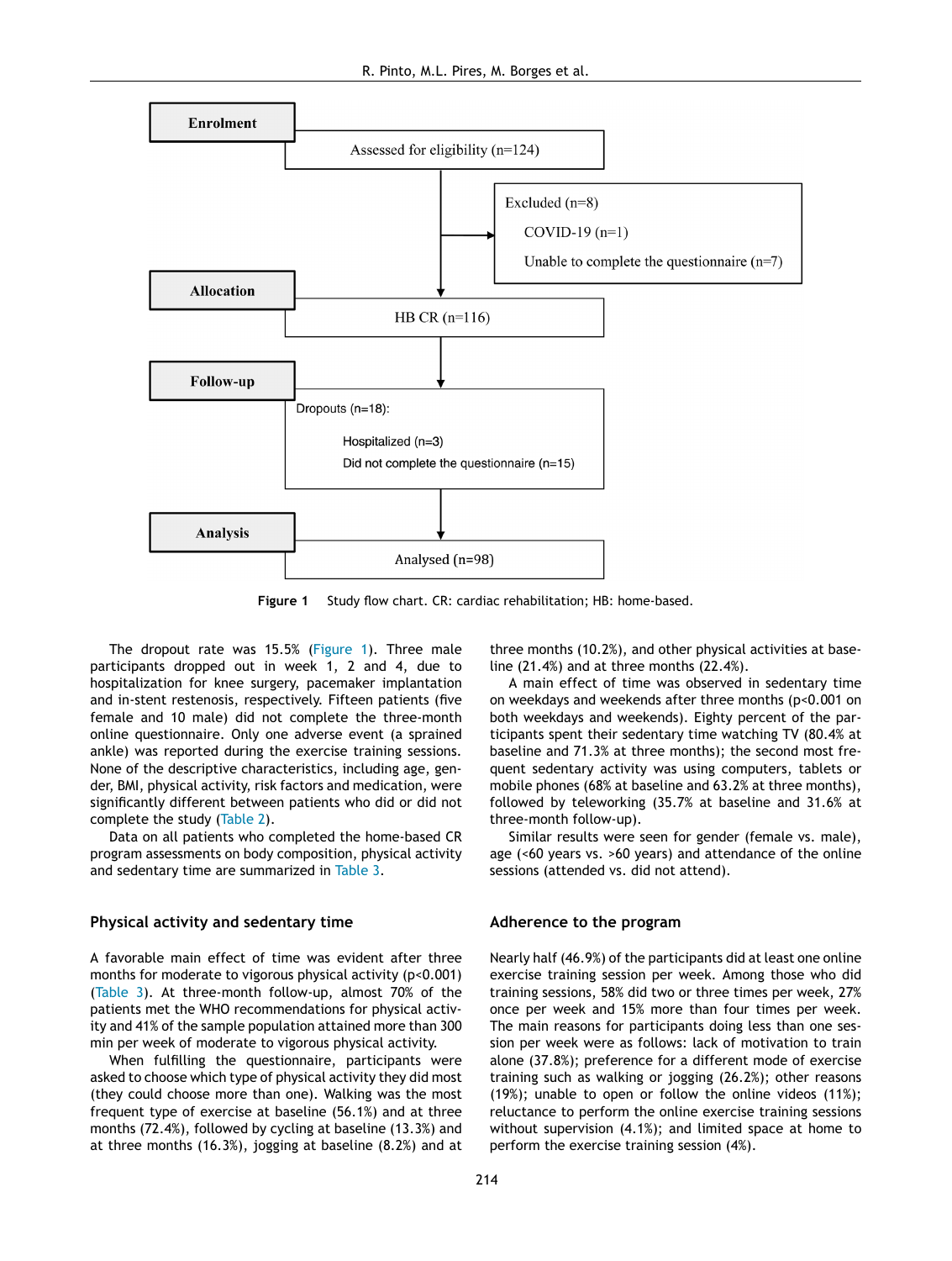|                             | Baseline (n=98)  | 3 months $(n=98)$ | р     |
|-----------------------------|------------------|-------------------|-------|
| <b>Body composition</b>     |                  |                   |       |
| BMI, $\text{kg/m}^2$        | $27.76 \pm 3.26$ | $27.78 \pm 3.42$  | 0.824 |
| Physical activity, min/week |                  |                   |       |
| Moderate                    | $189 + 158$      | $301 \pm 321$     | 0.001 |
| <b>Vigorous</b>             | $48 + 86$        | $107 + 157$       | 0.001 |
| Moderate to vigorous        | $230 + 198$      | $393 + 378$       | 0.001 |
| Sedentary time, hours/day   |                  |                   |       |
| Weekdays                    | $6.47 \pm 3.26$  | $5.17 \pm 3.18$   | 0.001 |
| Weekends                    | $6.49 \pm 3.44$  | $4.60 \pm 2.43$   | 0.001 |
| BMI: body mass index.       |                  |                   |       |

<span id="page-6-0"></span>**Table 3** Body composition, physical activity and sedentary time at baseline and after three months in the home-based cardiac rehabilitation program.

Regarding the educational sessions, 49% of the participants attended at least one of the 13 online educational sessions, and the most attended webinar was on nutrition (22.4%). Only 6.1% of the participants made one of the healthy cooking recipes.

More than half of the participants (58.2%) stated that the CR home-based program helped them to keep a healthier lifestyle throughout the quarantine.

## **Cardiovascular and non-cardiovascular symptoms and signs**

At baseline, 18.4% of the participants reported cardiovascular symptoms such as tiredness (6.2%), chest pain (6.1%), aching legs (3.1%) and/or dizziness (3.1%), and cardiovascular signs such as low blood pressure (2.1%). Regarding non-cardiovascular symptoms, 20.4% of the patients reported weight gain (6.1%), cough (3.1%), diarrhea (3.1%), weakness (3.1%), stomach pain (2%), unintentional weight loss (2%), fever (1%) and/or depression (1%).

At three months, 19.4% of the participants reported cardiovascular symptoms including tiredness (12.2%), chest pain (8.2%), shortness of breath (8.2%), aching legs (6.1%) and/or dizziness (5.1%). The only cardiovascular sign reported was low blood pressure (5.1%). Regarding non-cardiovascular symptoms, 21.4% reported weight gain (6.1%), weakness (3.1%), diarrhea (2.0%) and/or headache  $(2.0\%)$ .

All patients (n=28) with cardiovascular or noncardiovascular symptoms were assessed by a physician in teleconsultations. Twenty-one patients had a consultation with the CR cardiologist, five with the CR psychologist and two with the CR nutritionist.

Regarding feelings toward the pandemic, at baseline 46.9% did not feel any mood changes, 19.4% felt anxious, 12.2% felt sad, 11.2% felt stressed and 10.2% had other feelings. The main reasons that more than half of the participants had these feelings were directly related to COVID-19 and the need to adapt to lockdown and/or teleworking. After three months, fewer patients felt sad (8.2%, p=0.007), and maintained anxiety (16.3%, p=0.077) and stress levels (5.1%, p=0.456).

## **Hemodynamic and glycemic control**

Eighty-one patients (82.7%) had a blood pressure monitor at home to measure and record blood pressure and heart rate. When asked if they monitored their blood pressure and heart rate at least once per week, the answer was in the affirmative in 71 patients at baseline and in 83 patients after three months. After three months, systolic blood pressure decreased (117 $\pm$ 14 vs. 114 $\pm$ 12 mmHg, p=0.007) and diastolic blood pressure did not change significantly  $(71\pm9$  vs. 70±9 mmHg, p=0.096). In our sample, 21 patients had type 2 diabetes and 16 (76%) measured their blood glucose at least once per day at baseline and 19 after three months.

#### **Body composition**

There were no changes in BMI from baseline to three months (Table 3).

After subanalysis of differences between gender (female vs. male), age (<60 years vs. >60 years) and attendance of the online sessions (attended vs. did not attend), the results were similar.

## **Diet**

After the three-month follow-up, some improvements were found. Patients increased their consumption of fish (14.0% vs. 23.3%, p=0.005) and water(20.9% vs. 47.7%, p=0.004) and decreased alcohol consumption (23.3% vs. 12.8%, p=0.003). Regarding salty snacks, a slight, but significant, increase was observed from 7% to 8% (p=0.006). No changes were found in the consumption of red meat, fruit, vegetables, sweets, fast foods, takeaways or beverages. More than half of the participants (54.1%) reported eating an average of three or four meals per day.

## **Discussion**

The primary aim of this study was to assess levels of physical activity after completion of a three-month home-based multidisciplinary digital CR program in the COVID-19 era. Our main finding was that moderate to vigorous physical activity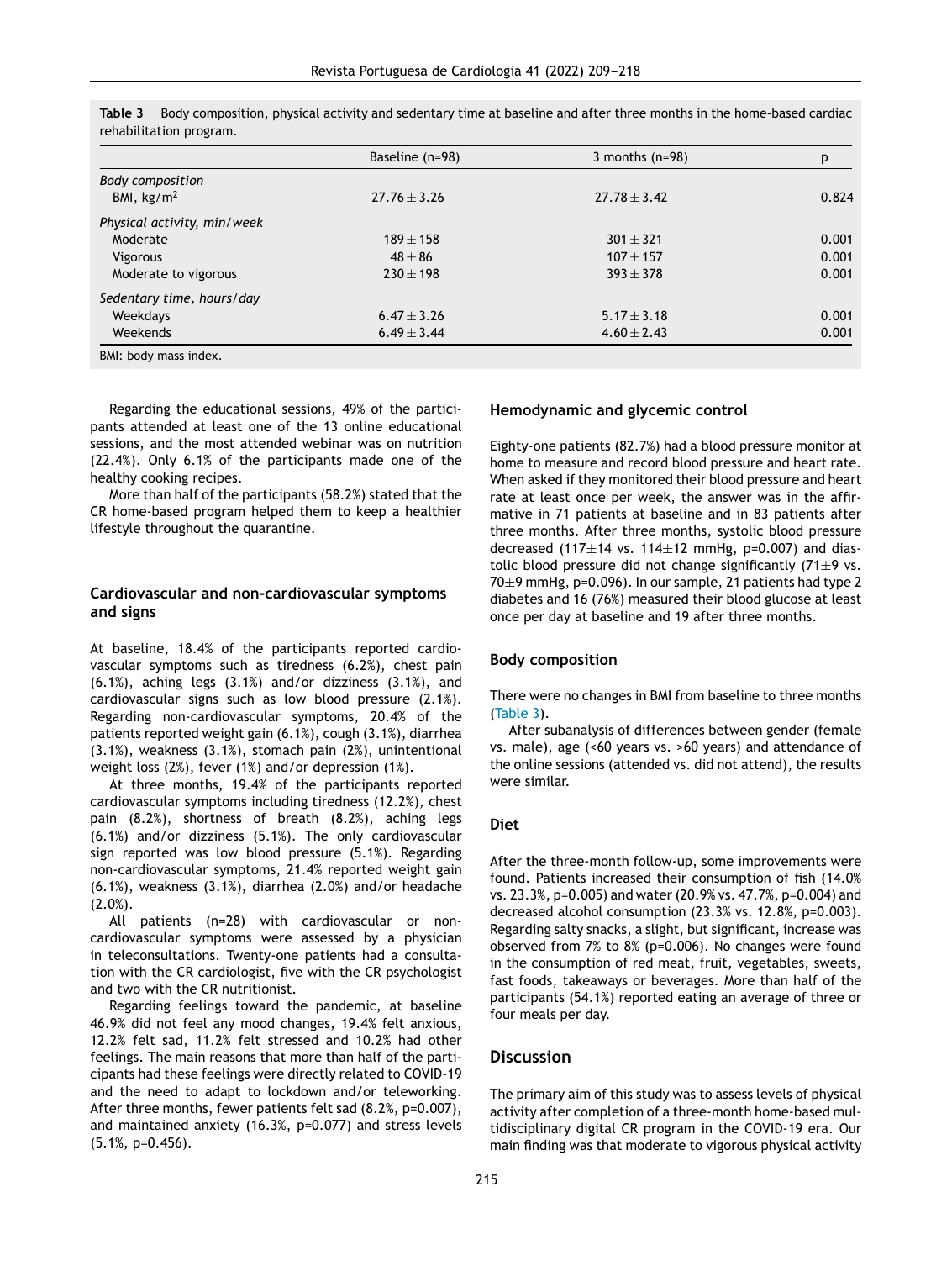increased after three months of the program in patients who had previously been attending a center-based CR program.

The recommendation for physical distancing during the first peak of the COVID-19 pandemic led to the suspension of our center-based CR program. We are aware that physical inactivity, even for short periods of 1-4 weeks, can lead to rapid deterioration of cardiovascular health and premature deaths among populations at higher car-diovascular risk.<sup>[5](#page-8-0)</sup> Current guidelines recommend at least 150 min/week of moderate-intensity physical activity or 75 min/week of vigorous physical activity, or an equivalent combination thereof, to promote or maintain health benefits including improvements in functional capacity, body composition, blood lipids, and other risk factors.<sup>[10,11](#page-8-0)</sup>

Despite the many benefits of increased physical activity for patients with CVD, it has been reported that around 60% of these patients do not reach recom-mended levels.<sup>[12,13](#page-8-0)</sup> In contrast to our results, some studies have reported that most CR participants do not reach physical activity targets.<sup>13-16</sup> Previous participation in a center-based CR program, the digital support and tools provided, and the telephone coaching of our home-based CR program might explain the higher proportion (70%) of patients who followed the physical activity recommendations, despite the substantial between-subject variability observed.

There is no consistency among studies on the optimal amount of sedentary time. In a recent meta-analysis based on 19 prospective cohort studies, the optimal upper limit of sedentary time was around nine hours per day.<sup>[17](#page-8-0)</sup> One meta-analysis reported less than 7.5 hours per day<sup>[17](#page-8-0)</sup> and another suggested seven hours.<sup>[18](#page-8-0)</sup> The mean sedentary time in our sample at baseline  $(6.47\pm3.26$  hours) was significantly reduced after the three-month program  $(5.17\pm3.18$  hours). Sedentary time at both baseline and three months were lower than the results achieved in the studies mentioned above.

As a quality indicator, it is desirable to have a mini-mum training attendance of 75%.<sup>[19](#page-8-0)</sup> Reports of adherence vary widely in the literature, from 30% up to  $110\%$ .<sup>[20](#page-8-0)</sup> The interpretation of adherence is limited by the large variation in the methodologies used and the definition of what constitutes exercise adherence. In the present study, we found adherence to the online exercise sessions (49%) to be in line with the literature. One of the main reasons for non-adherence was lack of motivation to train alone, since these participants had spent on average at least six months on a long-term community-based CR program and were used to exercise in group sessions. Additionally, Buys et al.<sup>[21](#page-9-0)</sup> concluded that younger CVD patients are more interested in using technology to follow their home-based CR program than the older population. In our study the mean age was over 60 years, which may have influenced adherence to the online program. Potential advantages and disadvantages of home-based compared with community-based CR have been reported in the literature, such as group dynamics that provide positive social support for participants. $^{22}$  $^{22}$  $^{22}$ Group dynamics are an important component of communitybased CR programs, but may be challenging to establish in a home-based setting.[22](#page-9-0) It is also possible that such patients prefer to take care of their health independently without any online support.<sup>[23](#page-9-0)</sup>

The aim of the home-based CR program in our study was, however, to promote overall physical activity, which was effectively achieved, in order to avoid deterioration of cardiovascular health, $5$  whether or not patients participated in the online exercise sessions. As such, the most frequently chosen type of exercise was walking, which is highly accessible and easily regulated, promoting health and cardiorespiratory fitness.<sup>[24](#page-9-0)</sup>

We assume that the continuous support and encouragement of the team through telephone calls, e-mails, teleconsultations, educational materials and online exercise sessions was probably the main incentive to improve physical activity during these months of social isolation. We believe that there are different ways to increase patients' motivation to improve their physical activity, which may need to be tailored to the individual patient. We consider that our home-based CR program was successful due to the engagement of the team members and their empathy and enthusiasm in their communications with patients.

In this regard, more studies are needed to assess different alternatives to center-based CR programs according to patient motivations, preferences and limitations, including virtual reality, online face-to-face exercise training classes, recorded exercise sessions, online clinical appointments, and online nutritional and psychological counseling.<sup>[4,7](#page-8-0)</sup>

Besides physical activity, it is also important to assess the other effects of home-based CR programs on risk factor control and psychological and nutritional status. CR should cover all components to be considered as effective as possible in terms of different benefits.

No significant differences were seen in patients' BMI between baseline and three months of the home-based CR program, despite lockdown. The explanation is most probably related to the healthier nutritional habits reported (less sugary food, more fruit and vegetables, less meat, etc.) and to the increase in physical activity. More than 80% of participants had an automatic sphygmomanometer and were able to self-monitor their blood pressure and heart rate, and 76% of patients with diabetes self-monitored their blood glucose.

At the beginning of the home-based CR program more than half of the participants had negative feelings like anxiety, stress and sadness, which were directly related to the situation created by the COVID-19 pandemic and consequently with the need to adapt to lockdown and/or teleworking. However, after three months the proportion of participants experiencing these negative feelings fell from 53.1% to 42.9%.

Our home-based CR program was shown to be safe, with no major events during the exercise sessions throughout the program, and only one minor event (ankle sprain) during exercise training.

Previous studies have shown that women are underrepresented on CR programs, with just 30% (16.3% in our study) of those who are eligible to attend, compared with 52% of men.<sup>[25](#page-9-0)</sup>

## **Limitations**

This study had some limitations, including the fact that the participants were selected from a single CR center. We were unable to determine the comparative efficacy of the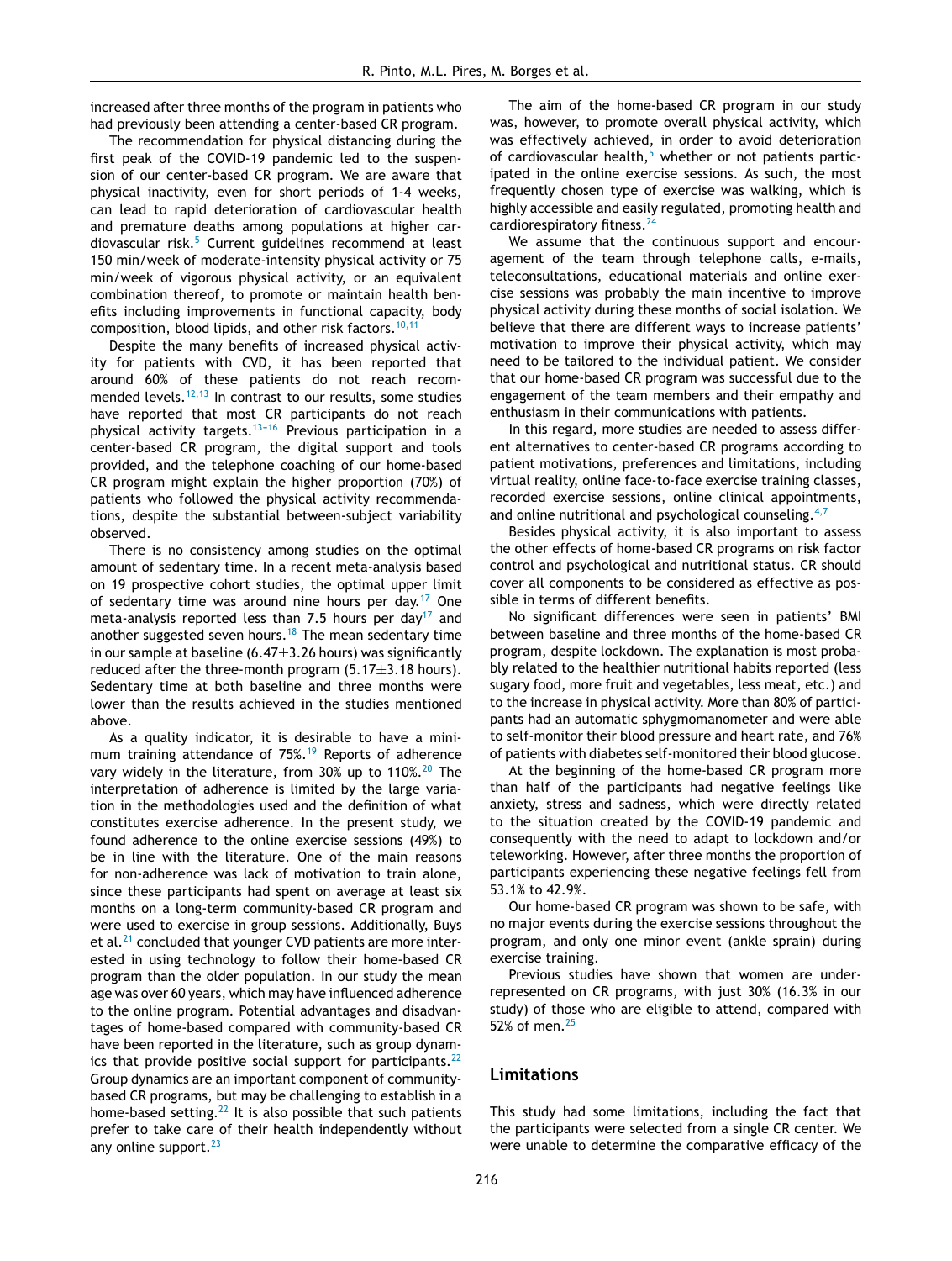<span id="page-8-0"></span>home-based program because there was no control group with center-based CR due to the pandemic.

Most patients had coronary artery disease, as usual in center-based CR programs, which means the results cannot be extrapolated to other populations.

Our CR team at the CR Center of the CHULN/FMUL/CRECUL created an online home-based CR program in a short period of time. This home-based CR digital program had some technological and resource limitations resulting from the need to quickly build a user-friendly platform with all the CR content and that could be delivered to all participants.

In our study we assessed physical activity with selfreported measures, which are frequently used to assess physical activity in CR programs due to their practicality and cost-effectiveness.<sup>[26,27](#page-9-0)</sup> However, there are some limitations to this approach compared to direct measures, which are more valid and reliable,  $26$  but due to the pandemic they could not be performed.

## **Conclusion**

Cardiovascular patients, mostly with coronary artery disease, whose center-based CR program was suspended in the context of the COVID-19 pandemic and started a home-based CR program, showed significant improvement in moderate to vigorous physical activity after three months. The homebased CR program also proved to be a safe intervention.

Our results indicate the need for diverse programs, even at distance. Home-based CR programs may be a reasonable option for selected clinically stable patients who are eligible for CR, and who for various reasons cannot attend a centerbased CR program.

## **Conflicts of interest**

The author has no conflicts of interest to declare.

#### **Acknowledgments**

The authors would like to thank all the participants and all the CR team members who were involved in making this project possible, in particular Debora Sousa, the administrative assistant of the CR program.

## **References**

- 1. [Ambrosetti](http://refhub.elsevier.com/S0870-2551(21)00463-7/sbref0140) [M,](http://refhub.elsevier.com/S0870-2551(21)00463-7/sbref0140) [Abreu](http://refhub.elsevier.com/S0870-2551(21)00463-7/sbref0140) [A,](http://refhub.elsevier.com/S0870-2551(21)00463-7/sbref0140) [Corra](http://refhub.elsevier.com/S0870-2551(21)00463-7/sbref0140) [U,](http://refhub.elsevier.com/S0870-2551(21)00463-7/sbref0140) [et](http://refhub.elsevier.com/S0870-2551(21)00463-7/sbref0140) [al.](http://refhub.elsevier.com/S0870-2551(21)00463-7/sbref0140) [Secondary](http://refhub.elsevier.com/S0870-2551(21)00463-7/sbref0140) [preven](http://refhub.elsevier.com/S0870-2551(21)00463-7/sbref0140)[tion](http://refhub.elsevier.com/S0870-2551(21)00463-7/sbref0140) [through](http://refhub.elsevier.com/S0870-2551(21)00463-7/sbref0140) [comprehensive](http://refhub.elsevier.com/S0870-2551(21)00463-7/sbref0140) [cardiovascular](http://refhub.elsevier.com/S0870-2551(21)00463-7/sbref0140) [rehabilitation:](http://refhub.elsevier.com/S0870-2551(21)00463-7/sbref0140) [From](http://refhub.elsevier.com/S0870-2551(21)00463-7/sbref0140) [knowledge](http://refhub.elsevier.com/S0870-2551(21)00463-7/sbref0140) [to](http://refhub.elsevier.com/S0870-2551(21)00463-7/sbref0140) [implementation](http://refhub.elsevier.com/S0870-2551(21)00463-7/sbref0140) [2020](http://refhub.elsevier.com/S0870-2551(21)00463-7/sbref0140) [update.](http://refhub.elsevier.com/S0870-2551(21)00463-7/sbref0140) [A](http://refhub.elsevier.com/S0870-2551(21)00463-7/sbref0140) [position](http://refhub.elsevier.com/S0870-2551(21)00463-7/sbref0140) [paper](http://refhub.elsevier.com/S0870-2551(21)00463-7/sbref0140) [from](http://refhub.elsevier.com/S0870-2551(21)00463-7/sbref0140) [the](http://refhub.elsevier.com/S0870-2551(21)00463-7/sbref0140) [Secondary](http://refhub.elsevier.com/S0870-2551(21)00463-7/sbref0140) [Prevention](http://refhub.elsevier.com/S0870-2551(21)00463-7/sbref0140) [and](http://refhub.elsevier.com/S0870-2551(21)00463-7/sbref0140) [Rehabilitation](http://refhub.elsevier.com/S0870-2551(21)00463-7/sbref0140) [Section](http://refhub.elsevier.com/S0870-2551(21)00463-7/sbref0140) [of](http://refhub.elsevier.com/S0870-2551(21)00463-7/sbref0140) [the](http://refhub.elsevier.com/S0870-2551(21)00463-7/sbref0140) [European](http://refhub.elsevier.com/S0870-2551(21)00463-7/sbref0140) [Association](http://refhub.elsevier.com/S0870-2551(21)00463-7/sbref0140) [of](http://refhub.elsevier.com/S0870-2551(21)00463-7/sbref0140) [Preventive](http://refhub.elsevier.com/S0870-2551(21)00463-7/sbref0140) [Cardiology.](http://refhub.elsevier.com/S0870-2551(21)00463-7/sbref0140) [Eur](http://refhub.elsevier.com/S0870-2551(21)00463-7/sbref0140) [J](http://refhub.elsevier.com/S0870-2551(21)00463-7/sbref0140) [Prev](http://refhub.elsevier.com/S0870-2551(21)00463-7/sbref0140) [Cardiol.](http://refhub.elsevier.com/S0870-2551(21)00463-7/sbref0140) [2020](http://refhub.elsevier.com/S0870-2551(21)00463-7/sbref0140) [Mar](http://refhub.elsevier.com/S0870-2551(21)00463-7/sbref0140) [30;](http://refhub.elsevier.com/S0870-2551(21)00463-7/sbref0140) [2047487320913379.](http://refhub.elsevier.com/S0870-2551(21)00463-7/sbref0140)
- 2. [Lippi](http://refhub.elsevier.com/S0870-2551(21)00463-7/sbref0145) [G,](http://refhub.elsevier.com/S0870-2551(21)00463-7/sbref0145) [Henry](http://refhub.elsevier.com/S0870-2551(21)00463-7/sbref0145) [BM,](http://refhub.elsevier.com/S0870-2551(21)00463-7/sbref0145) [Sanchis-Gomar](http://refhub.elsevier.com/S0870-2551(21)00463-7/sbref0145) [F.](http://refhub.elsevier.com/S0870-2551(21)00463-7/sbref0145) [Physical](http://refhub.elsevier.com/S0870-2551(21)00463-7/sbref0145) [inactivity](http://refhub.elsevier.com/S0870-2551(21)00463-7/sbref0145) [and](http://refhub.elsevier.com/S0870-2551(21)00463-7/sbref0145) [cardiovascular](http://refhub.elsevier.com/S0870-2551(21)00463-7/sbref0145) [disease](http://refhub.elsevier.com/S0870-2551(21)00463-7/sbref0145) [at](http://refhub.elsevier.com/S0870-2551(21)00463-7/sbref0145) [the](http://refhub.elsevier.com/S0870-2551(21)00463-7/sbref0145) [time](http://refhub.elsevier.com/S0870-2551(21)00463-7/sbref0145) [of](http://refhub.elsevier.com/S0870-2551(21)00463-7/sbref0145) [coronavirus](http://refhub.elsevier.com/S0870-2551(21)00463-7/sbref0145) [disease](http://refhub.elsevier.com/S0870-2551(21)00463-7/sbref0145) [2019](http://refhub.elsevier.com/S0870-2551(21)00463-7/sbref0145) [\(COVID-19\).](http://refhub.elsevier.com/S0870-2551(21)00463-7/sbref0145) [Eur](http://refhub.elsevier.com/S0870-2551(21)00463-7/sbref0145) [J](http://refhub.elsevier.com/S0870-2551(21)00463-7/sbref0145) [Prev](http://refhub.elsevier.com/S0870-2551(21)00463-7/sbref0145) [Cardiol.](http://refhub.elsevier.com/S0870-2551(21)00463-7/sbref0145) 2020;27:906-8.
- 3. [Booth](http://refhub.elsevier.com/S0870-2551(21)00463-7/sbref0150) [FW,](http://refhub.elsevier.com/S0870-2551(21)00463-7/sbref0150) [Roberts](http://refhub.elsevier.com/S0870-2551(21)00463-7/sbref0150) [CK,](http://refhub.elsevier.com/S0870-2551(21)00463-7/sbref0150) [Thyfault](http://refhub.elsevier.com/S0870-2551(21)00463-7/sbref0150) [JP,](http://refhub.elsevier.com/S0870-2551(21)00463-7/sbref0150) [et](http://refhub.elsevier.com/S0870-2551(21)00463-7/sbref0150) [al.](http://refhub.elsevier.com/S0870-2551(21)00463-7/sbref0150) [Role](http://refhub.elsevier.com/S0870-2551(21)00463-7/sbref0150) [of](http://refhub.elsevier.com/S0870-2551(21)00463-7/sbref0150) [inactivity](http://refhub.elsevier.com/S0870-2551(21)00463-7/sbref0150) [in](http://refhub.elsevier.com/S0870-2551(21)00463-7/sbref0150) [chronic](http://refhub.elsevier.com/S0870-2551(21)00463-7/sbref0150) [diseases:](http://refhub.elsevier.com/S0870-2551(21)00463-7/sbref0150) [evolutionary](http://refhub.elsevier.com/S0870-2551(21)00463-7/sbref0150) [insight](http://refhub.elsevier.com/S0870-2551(21)00463-7/sbref0150) [and](http://refhub.elsevier.com/S0870-2551(21)00463-7/sbref0150) [pathophysiological](http://refhub.elsevier.com/S0870-2551(21)00463-7/sbref0150) [mechanisms.](http://refhub.elsevier.com/S0870-2551(21)00463-7/sbref0150) [Physiol](http://refhub.elsevier.com/S0870-2551(21)00463-7/sbref0150) [Rev.](http://refhub.elsevier.com/S0870-2551(21)00463-7/sbref0150) 2017;97:1351-402.
- 4. [Babu](http://refhub.elsevier.com/S0870-2551(21)00463-7/sbref0155) [AS,](http://refhub.elsevier.com/S0870-2551(21)00463-7/sbref0155) [Arena](http://refhub.elsevier.com/S0870-2551(21)00463-7/sbref0155) [R,](http://refhub.elsevier.com/S0870-2551(21)00463-7/sbref0155) [Ozemek](http://refhub.elsevier.com/S0870-2551(21)00463-7/sbref0155) [C,](http://refhub.elsevier.com/S0870-2551(21)00463-7/sbref0155) [et](http://refhub.elsevier.com/S0870-2551(21)00463-7/sbref0155) [al.](http://refhub.elsevier.com/S0870-2551(21)00463-7/sbref0155) [COVID-19:](http://refhub.elsevier.com/S0870-2551(21)00463-7/sbref0155) [a](http://refhub.elsevier.com/S0870-2551(21)00463-7/sbref0155) [time](http://refhub.elsevier.com/S0870-2551(21)00463-7/sbref0155) [for](http://refhub.elsevier.com/S0870-2551(21)00463-7/sbref0155) [alter](http://refhub.elsevier.com/S0870-2551(21)00463-7/sbref0155)[nate](http://refhub.elsevier.com/S0870-2551(21)00463-7/sbref0155) [models](http://refhub.elsevier.com/S0870-2551(21)00463-7/sbref0155) [in](http://refhub.elsevier.com/S0870-2551(21)00463-7/sbref0155) [cardiac](http://refhub.elsevier.com/S0870-2551(21)00463-7/sbref0155) [rehabilitation](http://refhub.elsevier.com/S0870-2551(21)00463-7/sbref0155) [to](http://refhub.elsevier.com/S0870-2551(21)00463-7/sbref0155) [take](http://refhub.elsevier.com/S0870-2551(21)00463-7/sbref0155) [centre](http://refhub.elsevier.com/S0870-2551(21)00463-7/sbref0155) [stage.](http://refhub.elsevier.com/S0870-2551(21)00463-7/sbref0155) [Can](http://refhub.elsevier.com/S0870-2551(21)00463-7/sbref0155) [J](http://refhub.elsevier.com/S0870-2551(21)00463-7/sbref0155) [Cardiol.](http://refhub.elsevier.com/S0870-2551(21)00463-7/sbref0155) 2020:36:792-4.
- 5. Peçanha [T,](http://refhub.elsevier.com/S0870-2551(21)00463-7/sbref0160) [Goessler](http://refhub.elsevier.com/S0870-2551(21)00463-7/sbref0160) [KF,](http://refhub.elsevier.com/S0870-2551(21)00463-7/sbref0160) [Roschel](http://refhub.elsevier.com/S0870-2551(21)00463-7/sbref0160) [H,](http://refhub.elsevier.com/S0870-2551(21)00463-7/sbref0160) [et](http://refhub.elsevier.com/S0870-2551(21)00463-7/sbref0160) [al.](http://refhub.elsevier.com/S0870-2551(21)00463-7/sbref0160) [Social](http://refhub.elsevier.com/S0870-2551(21)00463-7/sbref0160) [isolation](http://refhub.elsevier.com/S0870-2551(21)00463-7/sbref0160) [during](http://refhub.elsevier.com/S0870-2551(21)00463-7/sbref0160) [the](http://refhub.elsevier.com/S0870-2551(21)00463-7/sbref0160) [COVID-19](http://refhub.elsevier.com/S0870-2551(21)00463-7/sbref0160) [pandemic](http://refhub.elsevier.com/S0870-2551(21)00463-7/sbref0160) [can](http://refhub.elsevier.com/S0870-2551(21)00463-7/sbref0160) [increase](http://refhub.elsevier.com/S0870-2551(21)00463-7/sbref0160) [physical](http://refhub.elsevier.com/S0870-2551(21)00463-7/sbref0160) [inactivity](http://refhub.elsevier.com/S0870-2551(21)00463-7/sbref0160) [and](http://refhub.elsevier.com/S0870-2551(21)00463-7/sbref0160) [the](http://refhub.elsevier.com/S0870-2551(21)00463-7/sbref0160) [global](http://refhub.elsevier.com/S0870-2551(21)00463-7/sbref0160) [burden](http://refhub.elsevier.com/S0870-2551(21)00463-7/sbref0160) [of](http://refhub.elsevier.com/S0870-2551(21)00463-7/sbref0160) [cardiovascular](http://refhub.elsevier.com/S0870-2551(21)00463-7/sbref0160) [disease.](http://refhub.elsevier.com/S0870-2551(21)00463-7/sbref0160) [Am](http://refhub.elsevier.com/S0870-2551(21)00463-7/sbref0160) [J](http://refhub.elsevier.com/S0870-2551(21)00463-7/sbref0160) [Physiol-Heart](http://refhub.elsevier.com/S0870-2551(21)00463-7/sbref0160) [Circ](http://refhub.elsevier.com/S0870-2551(21)00463-7/sbref0160) [Physiol.](http://refhub.elsevier.com/S0870-2551(21)00463-7/sbref0160) 2020;318:H1441-6.
- 6. [Clark](http://refhub.elsevier.com/S0870-2551(21)00463-7/sbref0165) [RA,](http://refhub.elsevier.com/S0870-2551(21)00463-7/sbref0165) [Conway](http://refhub.elsevier.com/S0870-2551(21)00463-7/sbref0165) [A,](http://refhub.elsevier.com/S0870-2551(21)00463-7/sbref0165) [Poulsen](http://refhub.elsevier.com/S0870-2551(21)00463-7/sbref0165) [V,](http://refhub.elsevier.com/S0870-2551(21)00463-7/sbref0165) [et](http://refhub.elsevier.com/S0870-2551(21)00463-7/sbref0165) [al.](http://refhub.elsevier.com/S0870-2551(21)00463-7/sbref0165) [Alternative](http://refhub.elsevier.com/S0870-2551(21)00463-7/sbref0165) [models](http://refhub.elsevier.com/S0870-2551(21)00463-7/sbref0165) [of](http://refhub.elsevier.com/S0870-2551(21)00463-7/sbref0165) [cardiac](http://refhub.elsevier.com/S0870-2551(21)00463-7/sbref0165) [rehabilitation:](http://refhub.elsevier.com/S0870-2551(21)00463-7/sbref0165) [a](http://refhub.elsevier.com/S0870-2551(21)00463-7/sbref0165) [systematic](http://refhub.elsevier.com/S0870-2551(21)00463-7/sbref0165) [review.](http://refhub.elsevier.com/S0870-2551(21)00463-7/sbref0165) [Eur](http://refhub.elsevier.com/S0870-2551(21)00463-7/sbref0165) [J](http://refhub.elsevier.com/S0870-2551(21)00463-7/sbref0165) [Prev](http://refhub.elsevier.com/S0870-2551(21)00463-7/sbref0165) [Cardiol.](http://refhub.elsevier.com/S0870-2551(21)00463-7/sbref0165) 2015;22(January):35-74.
- 7. Moulson N, Bewick D, Selway T, et al. Cardiac rehabilitation during the COVID-19 era: guidance on implementing virtual care. Can J Cardiol. 2020;(June), [http://dx.doi.org/10.1016/j.cjca.2020.06.006.](dx.doi.org/10.1016/j.cjca.2020.06.006)
- 8. [Craig](http://refhub.elsevier.com/S0870-2551(21)00463-7/sbref0175) [CL,](http://refhub.elsevier.com/S0870-2551(21)00463-7/sbref0175) [Marshall](http://refhub.elsevier.com/S0870-2551(21)00463-7/sbref0175) [AL,](http://refhub.elsevier.com/S0870-2551(21)00463-7/sbref0175) [Sjöström](http://refhub.elsevier.com/S0870-2551(21)00463-7/sbref0175) [M,](http://refhub.elsevier.com/S0870-2551(21)00463-7/sbref0175) [et](http://refhub.elsevier.com/S0870-2551(21)00463-7/sbref0175) [al.](http://refhub.elsevier.com/S0870-2551(21)00463-7/sbref0175) [International](http://refhub.elsevier.com/S0870-2551(21)00463-7/sbref0175) [physical](http://refhub.elsevier.com/S0870-2551(21)00463-7/sbref0175) [activity](http://refhub.elsevier.com/S0870-2551(21)00463-7/sbref0175) [questionnaire:](http://refhub.elsevier.com/S0870-2551(21)00463-7/sbref0175) [12-country](http://refhub.elsevier.com/S0870-2551(21)00463-7/sbref0175) [reliability](http://refhub.elsevier.com/S0870-2551(21)00463-7/sbref0175) [and](http://refhub.elsevier.com/S0870-2551(21)00463-7/sbref0175) [validity.](http://refhub.elsevier.com/S0870-2551(21)00463-7/sbref0175) [Med](http://refhub.elsevier.com/S0870-2551(21)00463-7/sbref0175) [Sci](http://refhub.elsevier.com/S0870-2551(21)00463-7/sbref0175) [Sports](http://refhub.elsevier.com/S0870-2551(21)00463-7/sbref0175) [Exerc.](http://refhub.elsevier.com/S0870-2551(21)00463-7/sbref0175) 2003:35(August):1381-[95.](http://refhub.elsevier.com/S0870-2551(21)00463-7/sbref0175)
- 9. DGS. REACT-COVIDinquérito sobre alimentação e atividade física em contexto de contencão social. 2020. Available at [https://www.dgs.pt/programa-nacional-para-a-promocao-da](https://www.dgs.pt/programa-nacional-para-a-promocao-da-atvidade-fisica/ficheiros-externos-pnpaf/rel_resultados-survey-covid-19-pdf.aspx)[atvidade-fisica/ficheiros-externos-pnpaf/rel](https://www.dgs.pt/programa-nacional-para-a-promocao-da-atvidade-fisica/ficheiros-externos-pnpaf/rel_resultados-survey-covid-19-pdf.aspx)\_resultados[survey-covid-19-pdf.aspx](https://www.dgs.pt/programa-nacional-para-a-promocao-da-atvidade-fisica/ficheiros-externos-pnpaf/rel_resultados-survey-covid-19-pdf.aspx)
- 10. [Piepoli](http://refhub.elsevier.com/S0870-2551(21)00463-7/sbref0185) [MF,](http://refhub.elsevier.com/S0870-2551(21)00463-7/sbref0185) [Hoes](http://refhub.elsevier.com/S0870-2551(21)00463-7/sbref0185) [AW,](http://refhub.elsevier.com/S0870-2551(21)00463-7/sbref0185) [Agewall](http://refhub.elsevier.com/S0870-2551(21)00463-7/sbref0185) [S,](http://refhub.elsevier.com/S0870-2551(21)00463-7/sbref0185) [et](http://refhub.elsevier.com/S0870-2551(21)00463-7/sbref0185) [al.,](http://refhub.elsevier.com/S0870-2551(21)00463-7/sbref0185) [2016](http://refhub.elsevier.com/S0870-2551(21)00463-7/sbref0185) [European](http://refhub.elsevier.com/S0870-2551(21)00463-7/sbref0185) [guide](http://refhub.elsevier.com/S0870-2551(21)00463-7/sbref0185)[lines](http://refhub.elsevier.com/S0870-2551(21)00463-7/sbref0185) [on](http://refhub.elsevier.com/S0870-2551(21)00463-7/sbref0185) [cardiovascular](http://refhub.elsevier.com/S0870-2551(21)00463-7/sbref0185) [disease](http://refhub.elsevier.com/S0870-2551(21)00463-7/sbref0185) [prevention](http://refhub.elsevier.com/S0870-2551(21)00463-7/sbref0185) [in](http://refhub.elsevier.com/S0870-2551(21)00463-7/sbref0185) [clinical](http://refhub.elsevier.com/S0870-2551(21)00463-7/sbref0185) [practice:](http://refhub.elsevier.com/S0870-2551(21)00463-7/sbref0185) [the](http://refhub.elsevier.com/S0870-2551(21)00463-7/sbref0185) [Sixth](http://refhub.elsevier.com/S0870-2551(21)00463-7/sbref0185) [Joint](http://refhub.elsevier.com/S0870-2551(21)00463-7/sbref0185) [Task](http://refhub.elsevier.com/S0870-2551(21)00463-7/sbref0185) [Force](http://refhub.elsevier.com/S0870-2551(21)00463-7/sbref0185) [of](http://refhub.elsevier.com/S0870-2551(21)00463-7/sbref0185) [the](http://refhub.elsevier.com/S0870-2551(21)00463-7/sbref0185) [European](http://refhub.elsevier.com/S0870-2551(21)00463-7/sbref0185) [Society](http://refhub.elsevier.com/S0870-2551(21)00463-7/sbref0185) [of](http://refhub.elsevier.com/S0870-2551(21)00463-7/sbref0185) [Cardiol](http://refhub.elsevier.com/S0870-2551(21)00463-7/sbref0185)[ogy](http://refhub.elsevier.com/S0870-2551(21)00463-7/sbref0185) [and](http://refhub.elsevier.com/S0870-2551(21)00463-7/sbref0185) [Other](http://refhub.elsevier.com/S0870-2551(21)00463-7/sbref0185) [Societies](http://refhub.elsevier.com/S0870-2551(21)00463-7/sbref0185) [on](http://refhub.elsevier.com/S0870-2551(21)00463-7/sbref0185) [Cardiovascular](http://refhub.elsevier.com/S0870-2551(21)00463-7/sbref0185) [Disease](http://refhub.elsevier.com/S0870-2551(21)00463-7/sbref0185) [Prevention](http://refhub.elsevier.com/S0870-2551(21)00463-7/sbref0185) [in](http://refhub.elsevier.com/S0870-2551(21)00463-7/sbref0185) [Clinical](http://refhub.elsevier.com/S0870-2551(21)00463-7/sbref0185) [Practice](http://refhub.elsevier.com/S0870-2551(21)00463-7/sbref0185) [\(constituted](http://refhub.elsevier.com/S0870-2551(21)00463-7/sbref0185) [by](http://refhub.elsevier.com/S0870-2551(21)00463-7/sbref0185) [representatives](http://refhub.elsevier.com/S0870-2551(21)00463-7/sbref0185) [of](http://refhub.elsevier.com/S0870-2551(21)00463-7/sbref0185) [10](http://refhub.elsevier.com/S0870-2551(21)00463-7/sbref0185) [societies](http://refhub.elsevier.com/S0870-2551(21)00463-7/sbref0185) [and](http://refhub.elsevier.com/S0870-2551(21)00463-7/sbref0185) [by](http://refhub.elsevier.com/S0870-2551(21)00463-7/sbref0185) [invited](http://refhub.elsevier.com/S0870-2551(21)00463-7/sbref0185) [experts\).](http://refhub.elsevier.com/S0870-2551(21)00463-7/sbref0185) [Developed](http://refhub.elsevier.com/S0870-2551(21)00463-7/sbref0185) [with](http://refhub.elsevier.com/S0870-2551(21)00463-7/sbref0185) [the](http://refhub.elsevier.com/S0870-2551(21)00463-7/sbref0185) [special](http://refhub.elsevier.com/S0870-2551(21)00463-7/sbref0185) [contribution](http://refhub.elsevier.com/S0870-2551(21)00463-7/sbref0185) [of](http://refhub.elsevier.com/S0870-2551(21)00463-7/sbref0185) [the](http://refhub.elsevier.com/S0870-2551(21)00463-7/sbref0185) [European](http://refhub.elsevier.com/S0870-2551(21)00463-7/sbref0185) [Association](http://refhub.elsevier.com/S0870-2551(21)00463-7/sbref0185) [for](http://refhub.elsevier.com/S0870-2551(21)00463-7/sbref0185) [Cardiovascular](http://refhub.elsevier.com/S0870-2551(21)00463-7/sbref0185) [Prevention](http://refhub.elsevier.com/S0870-2551(21)00463-7/sbref0185) [&](http://refhub.elsevier.com/S0870-2551(21)00463-7/sbref0185) [Rehabilitation](http://refhub.elsevier.com/S0870-2551(21)00463-7/sbref0185) [\(EACPR\).](http://refhub.elsevier.com/S0870-2551(21)00463-7/sbref0185) [Eur](http://refhub.elsevier.com/S0870-2551(21)00463-7/sbref0185) [Heart](http://refhub.elsevier.com/S0870-2551(21)00463-7/sbref0185) [J.](http://refhub.elsevier.com/S0870-2551(21)00463-7/sbref0185) 2016;37(August):2315-81.
- 11. [Pelliccia](http://refhub.elsevier.com/S0870-2551(21)00463-7/sbref0190) [A,](http://refhub.elsevier.com/S0870-2551(21)00463-7/sbref0190) [Sharma](http://refhub.elsevier.com/S0870-2551(21)00463-7/sbref0190) [S,](http://refhub.elsevier.com/S0870-2551(21)00463-7/sbref0190) [Gati](http://refhub.elsevier.com/S0870-2551(21)00463-7/sbref0190) [S,](http://refhub.elsevier.com/S0870-2551(21)00463-7/sbref0190) [et](http://refhub.elsevier.com/S0870-2551(21)00463-7/sbref0190) [al.](http://refhub.elsevier.com/S0870-2551(21)00463-7/sbref0190) [2020](http://refhub.elsevier.com/S0870-2551(21)00463-7/sbref0190) [ESC](http://refhub.elsevier.com/S0870-2551(21)00463-7/sbref0190) [guidelines](http://refhub.elsevier.com/S0870-2551(21)00463-7/sbref0190) [on](http://refhub.elsevier.com/S0870-2551(21)00463-7/sbref0190) [sports](http://refhub.elsevier.com/S0870-2551(21)00463-7/sbref0190) [cardiology](http://refhub.elsevier.com/S0870-2551(21)00463-7/sbref0190) [and](http://refhub.elsevier.com/S0870-2551(21)00463-7/sbref0190) [exercise](http://refhub.elsevier.com/S0870-2551(21)00463-7/sbref0190) [in](http://refhub.elsevier.com/S0870-2551(21)00463-7/sbref0190) [patients](http://refhub.elsevier.com/S0870-2551(21)00463-7/sbref0190) [with](http://refhub.elsevier.com/S0870-2551(21)00463-7/sbref0190) [cardiovascular](http://refhub.elsevier.com/S0870-2551(21)00463-7/sbref0190) [disease.](http://refhub.elsevier.com/S0870-2551(21)00463-7/sbref0190) [Eur](http://refhub.elsevier.com/S0870-2551(21)00463-7/sbref0190) [Heart](http://refhub.elsevier.com/S0870-2551(21)00463-7/sbref0190) [J.](http://refhub.elsevier.com/S0870-2551(21)00463-7/sbref0190) [2020,](http://refhub.elsevier.com/S0870-2551(21)00463-7/sbref0190) [ehaa605.](http://refhub.elsevier.com/S0870-2551(21)00463-7/sbref0190)
- 12. [Kotseva](http://refhub.elsevier.com/S0870-2551(21)00463-7/sbref0195) [K,](http://refhub.elsevier.com/S0870-2551(21)00463-7/sbref0195) [Wood](http://refhub.elsevier.com/S0870-2551(21)00463-7/sbref0195) [D,](http://refhub.elsevier.com/S0870-2551(21)00463-7/sbref0195) [De](http://refhub.elsevier.com/S0870-2551(21)00463-7/sbref0195) [Bacquer](http://refhub.elsevier.com/S0870-2551(21)00463-7/sbref0195) [D,](http://refhub.elsevier.com/S0870-2551(21)00463-7/sbref0195) [et](http://refhub.elsevier.com/S0870-2551(21)00463-7/sbref0195) [al.](http://refhub.elsevier.com/S0870-2551(21)00463-7/sbref0195) [EUROASPIRE](http://refhub.elsevier.com/S0870-2551(21)00463-7/sbref0195) [IV:](http://refhub.elsevier.com/S0870-2551(21)00463-7/sbref0195) [a](http://refhub.elsevier.com/S0870-2551(21)00463-7/sbref0195) [European](http://refhub.elsevier.com/S0870-2551(21)00463-7/sbref0195) [Society](http://refhub.elsevier.com/S0870-2551(21)00463-7/sbref0195) [of](http://refhub.elsevier.com/S0870-2551(21)00463-7/sbref0195) [Cardiology](http://refhub.elsevier.com/S0870-2551(21)00463-7/sbref0195) [survey](http://refhub.elsevier.com/S0870-2551(21)00463-7/sbref0195) [on](http://refhub.elsevier.com/S0870-2551(21)00463-7/sbref0195) [the](http://refhub.elsevier.com/S0870-2551(21)00463-7/sbref0195) [lifestyle,](http://refhub.elsevier.com/S0870-2551(21)00463-7/sbref0195) [risk](http://refhub.elsevier.com/S0870-2551(21)00463-7/sbref0195) [fac](http://refhub.elsevier.com/S0870-2551(21)00463-7/sbref0195)[tor](http://refhub.elsevier.com/S0870-2551(21)00463-7/sbref0195) [and](http://refhub.elsevier.com/S0870-2551(21)00463-7/sbref0195) [therapeutic](http://refhub.elsevier.com/S0870-2551(21)00463-7/sbref0195) [management](http://refhub.elsevier.com/S0870-2551(21)00463-7/sbref0195) [of](http://refhub.elsevier.com/S0870-2551(21)00463-7/sbref0195) [coronary](http://refhub.elsevier.com/S0870-2551(21)00463-7/sbref0195) [patients](http://refhub.elsevier.com/S0870-2551(21)00463-7/sbref0195) [from](http://refhub.elsevier.com/S0870-2551(21)00463-7/sbref0195) [24](http://refhub.elsevier.com/S0870-2551(21)00463-7/sbref0195) [European](http://refhub.elsevier.com/S0870-2551(21)00463-7/sbref0195) [countries.](http://refhub.elsevier.com/S0870-2551(21)00463-7/sbref0195) [Eur](http://refhub.elsevier.com/S0870-2551(21)00463-7/sbref0195) [J](http://refhub.elsevier.com/S0870-2551(21)00463-7/sbref0195) [Prev](http://refhub.elsevier.com/S0870-2551(21)00463-7/sbref0195) [Cardiol.](http://refhub.elsevier.com/S0870-2551(21)00463-7/sbref0195) 2016;23:636-48.
- 13. [Guiraud](http://refhub.elsevier.com/S0870-2551(21)00463-7/sbref0200) [T,](http://refhub.elsevier.com/S0870-2551(21)00463-7/sbref0200) [Granger](http://refhub.elsevier.com/S0870-2551(21)00463-7/sbref0200) [R,](http://refhub.elsevier.com/S0870-2551(21)00463-7/sbref0200) [Grémeaux](http://refhub.elsevier.com/S0870-2551(21)00463-7/sbref0200) [V,](http://refhub.elsevier.com/S0870-2551(21)00463-7/sbref0200) [et](http://refhub.elsevier.com/S0870-2551(21)00463-7/sbref0200) [al.](http://refhub.elsevier.com/S0870-2551(21)00463-7/sbref0200) [Accelerometer](http://refhub.elsevier.com/S0870-2551(21)00463-7/sbref0200) [as](http://refhub.elsevier.com/S0870-2551(21)00463-7/sbref0200) [a](http://refhub.elsevier.com/S0870-2551(21)00463-7/sbref0200) [tool](http://refhub.elsevier.com/S0870-2551(21)00463-7/sbref0200) [to](http://refhub.elsevier.com/S0870-2551(21)00463-7/sbref0200) [assess](http://refhub.elsevier.com/S0870-2551(21)00463-7/sbref0200) [sedentarity](http://refhub.elsevier.com/S0870-2551(21)00463-7/sbref0200) [and](http://refhub.elsevier.com/S0870-2551(21)00463-7/sbref0200) [adherence](http://refhub.elsevier.com/S0870-2551(21)00463-7/sbref0200) [to](http://refhub.elsevier.com/S0870-2551(21)00463-7/sbref0200) [physical](http://refhub.elsevier.com/S0870-2551(21)00463-7/sbref0200) [activ](http://refhub.elsevier.com/S0870-2551(21)00463-7/sbref0200)[ity](http://refhub.elsevier.com/S0870-2551(21)00463-7/sbref0200) [recommendations](http://refhub.elsevier.com/S0870-2551(21)00463-7/sbref0200) [after](http://refhub.elsevier.com/S0870-2551(21)00463-7/sbref0200) [cardiac](http://refhub.elsevier.com/S0870-2551(21)00463-7/sbref0200) [rehabilitation](http://refhub.elsevier.com/S0870-2551(21)00463-7/sbref0200) [program.](http://refhub.elsevier.com/S0870-2551(21)00463-7/sbref0200) [Ann](http://refhub.elsevier.com/S0870-2551(21)00463-7/sbref0200) [Phys](http://refhub.elsevier.com/S0870-2551(21)00463-7/sbref0200) [Rehabil](http://refhub.elsevier.com/S0870-2551(21)00463-7/sbref0200) [Med.](http://refhub.elsevier.com/S0870-2551(21)00463-7/sbref0200) [2012;55:312](http://refhub.elsevier.com/S0870-2551(21)00463-7/sbref0200)-[21.](http://refhub.elsevier.com/S0870-2551(21)00463-7/sbref0200)
- 14. [Ayabe](http://refhub.elsevier.com/S0870-2551(21)00463-7/sbref0205) [M,](http://refhub.elsevier.com/S0870-2551(21)00463-7/sbref0205) [Brubaker](http://refhub.elsevier.com/S0870-2551(21)00463-7/sbref0205) [PH,](http://refhub.elsevier.com/S0870-2551(21)00463-7/sbref0205) [Dobrosielski](http://refhub.elsevier.com/S0870-2551(21)00463-7/sbref0205) [D,](http://refhub.elsevier.com/S0870-2551(21)00463-7/sbref0205) [et](http://refhub.elsevier.com/S0870-2551(21)00463-7/sbref0205) [al.](http://refhub.elsevier.com/S0870-2551(21)00463-7/sbref0205) [The](http://refhub.elsevier.com/S0870-2551(21)00463-7/sbref0205) [physical](http://refhub.elsevier.com/S0870-2551(21)00463-7/sbref0205) [activity](http://refhub.elsevier.com/S0870-2551(21)00463-7/sbref0205) [patterns](http://refhub.elsevier.com/S0870-2551(21)00463-7/sbref0205) [of](http://refhub.elsevier.com/S0870-2551(21)00463-7/sbref0205) [cardiac](http://refhub.elsevier.com/S0870-2551(21)00463-7/sbref0205) [rehabilitation](http://refhub.elsevier.com/S0870-2551(21)00463-7/sbref0205) [program](http://refhub.elsevier.com/S0870-2551(21)00463-7/sbref0205) [participants.](http://refhub.elsevier.com/S0870-2551(21)00463-7/sbref0205) [J](http://refhub.elsevier.com/S0870-2551(21)00463-7/sbref0205) [Cardiopulm](http://refhub.elsevier.com/S0870-2551(21)00463-7/sbref0205) [Rehabil](http://refhub.elsevier.com/S0870-2551(21)00463-7/sbref0205) [Prev.](http://refhub.elsevier.com/S0870-2551(21)00463-7/sbref0205) [2004;24:80-](http://refhub.elsevier.com/S0870-2551(21)00463-7/sbref0205)[6.](http://refhub.elsevier.com/S0870-2551(21)00463-7/sbref0205)
- 15. [Jones](http://refhub.elsevier.com/S0870-2551(21)00463-7/sbref0210) [NL,](http://refhub.elsevier.com/S0870-2551(21)00463-7/sbref0210) [Schneider](http://refhub.elsevier.com/S0870-2551(21)00463-7/sbref0210) [PL,](http://refhub.elsevier.com/S0870-2551(21)00463-7/sbref0210) [Kaminsky](http://refhub.elsevier.com/S0870-2551(21)00463-7/sbref0210) [LA,](http://refhub.elsevier.com/S0870-2551(21)00463-7/sbref0210) [et](http://refhub.elsevier.com/S0870-2551(21)00463-7/sbref0210) [al.](http://refhub.elsevier.com/S0870-2551(21)00463-7/sbref0210) [An](http://refhub.elsevier.com/S0870-2551(21)00463-7/sbref0210) [assessment](http://refhub.elsevier.com/S0870-2551(21)00463-7/sbref0210) [of](http://refhub.elsevier.com/S0870-2551(21)00463-7/sbref0210) [the](http://refhub.elsevier.com/S0870-2551(21)00463-7/sbref0210) [total](http://refhub.elsevier.com/S0870-2551(21)00463-7/sbref0210) [amount](http://refhub.elsevier.com/S0870-2551(21)00463-7/sbref0210) [of](http://refhub.elsevier.com/S0870-2551(21)00463-7/sbref0210) [physical](http://refhub.elsevier.com/S0870-2551(21)00463-7/sbref0210) [activity](http://refhub.elsevier.com/S0870-2551(21)00463-7/sbref0210) [of](http://refhub.elsevier.com/S0870-2551(21)00463-7/sbref0210) [patients](http://refhub.elsevier.com/S0870-2551(21)00463-7/sbref0210) [participating](http://refhub.elsevier.com/S0870-2551(21)00463-7/sbref0210) [in](http://refhub.elsevier.com/S0870-2551(21)00463-7/sbref0210) [a](http://refhub.elsevier.com/S0870-2551(21)00463-7/sbref0210) [phase](http://refhub.elsevier.com/S0870-2551(21)00463-7/sbref0210) [III](http://refhub.elsevier.com/S0870-2551(21)00463-7/sbref0210) [cardiac](http://refhub.elsevier.com/S0870-2551(21)00463-7/sbref0210) [rehabilitation](http://refhub.elsevier.com/S0870-2551(21)00463-7/sbref0210) [program.](http://refhub.elsevier.com/S0870-2551(21)00463-7/sbref0210) [J](http://refhub.elsevier.com/S0870-2551(21)00463-7/sbref0210) [Cardiopulm](http://refhub.elsevier.com/S0870-2551(21)00463-7/sbref0210) [Rehabil](http://refhub.elsevier.com/S0870-2551(21)00463-7/sbref0210) [Prev.](http://refhub.elsevier.com/S0870-2551(21)00463-7/sbref0210) 2007;27:81-5.
- 16. [Freene](http://refhub.elsevier.com/S0870-2551(21)00463-7/sbref0215) [N,](http://refhub.elsevier.com/S0870-2551(21)00463-7/sbref0215) [McManus](http://refhub.elsevier.com/S0870-2551(21)00463-7/sbref0215) [M,](http://refhub.elsevier.com/S0870-2551(21)00463-7/sbref0215) [Mair](http://refhub.elsevier.com/S0870-2551(21)00463-7/sbref0215) [T,](http://refhub.elsevier.com/S0870-2551(21)00463-7/sbref0215) [et](http://refhub.elsevier.com/S0870-2551(21)00463-7/sbref0215) [al.](http://refhub.elsevier.com/S0870-2551(21)00463-7/sbref0215) [Objectively](http://refhub.elsevier.com/S0870-2551(21)00463-7/sbref0215) [measured](http://refhub.elsevier.com/S0870-2551(21)00463-7/sbref0215) [changes](http://refhub.elsevier.com/S0870-2551(21)00463-7/sbref0215) [in](http://refhub.elsevier.com/S0870-2551(21)00463-7/sbref0215) [physical](http://refhub.elsevier.com/S0870-2551(21)00463-7/sbref0215) [activity](http://refhub.elsevier.com/S0870-2551(21)00463-7/sbref0215) [and](http://refhub.elsevier.com/S0870-2551(21)00463-7/sbref0215) [sedentary](http://refhub.elsevier.com/S0870-2551(21)00463-7/sbref0215) [behavior](http://refhub.elsevier.com/S0870-2551(21)00463-7/sbref0215) [in](http://refhub.elsevier.com/S0870-2551(21)00463-7/sbref0215) [cardiac](http://refhub.elsevier.com/S0870-2551(21)00463-7/sbref0215) [rehabilitation:](http://refhub.elsevier.com/S0870-2551(21)00463-7/sbref0215) [a](http://refhub.elsevier.com/S0870-2551(21)00463-7/sbref0215) [prospective](http://refhub.elsevier.com/S0870-2551(21)00463-7/sbref0215) [cohort](http://refhub.elsevier.com/S0870-2551(21)00463-7/sbref0215) [study.](http://refhub.elsevier.com/S0870-2551(21)00463-7/sbref0215) [J](http://refhub.elsevier.com/S0870-2551(21)00463-7/sbref0215) [Cardiopulm](http://refhub.elsevier.com/S0870-2551(21)00463-7/sbref0215) [Rehabil](http://refhub.elsevier.com/S0870-2551(21)00463-7/sbref0215) [Prev.](http://refhub.elsevier.com/S0870-2551(21)00463-7/sbref0215) 2018;38:E5-8.
- 17. [Ku](http://refhub.elsevier.com/S0870-2551(21)00463-7/sbref0220) [P-W,](http://refhub.elsevier.com/S0870-2551(21)00463-7/sbref0220) [Steptoe](http://refhub.elsevier.com/S0870-2551(21)00463-7/sbref0220) [A,](http://refhub.elsevier.com/S0870-2551(21)00463-7/sbref0220) [Liao](http://refhub.elsevier.com/S0870-2551(21)00463-7/sbref0220) [Y,](http://refhub.elsevier.com/S0870-2551(21)00463-7/sbref0220) [et](http://refhub.elsevier.com/S0870-2551(21)00463-7/sbref0220) [al.](http://refhub.elsevier.com/S0870-2551(21)00463-7/sbref0220) [A](http://refhub.elsevier.com/S0870-2551(21)00463-7/sbref0220) [cut-off](http://refhub.elsevier.com/S0870-2551(21)00463-7/sbref0220) [of](http://refhub.elsevier.com/S0870-2551(21)00463-7/sbref0220) [daily](http://refhub.elsevier.com/S0870-2551(21)00463-7/sbref0220) [seden](http://refhub.elsevier.com/S0870-2551(21)00463-7/sbref0220)[tary](http://refhub.elsevier.com/S0870-2551(21)00463-7/sbref0220) [time](http://refhub.elsevier.com/S0870-2551(21)00463-7/sbref0220) [and](http://refhub.elsevier.com/S0870-2551(21)00463-7/sbref0220) [all-cause](http://refhub.elsevier.com/S0870-2551(21)00463-7/sbref0220) [mortality](http://refhub.elsevier.com/S0870-2551(21)00463-7/sbref0220) [in](http://refhub.elsevier.com/S0870-2551(21)00463-7/sbref0220) [adults:](http://refhub.elsevier.com/S0870-2551(21)00463-7/sbref0220) [a](http://refhub.elsevier.com/S0870-2551(21)00463-7/sbref0220) [meta-regression](http://refhub.elsevier.com/S0870-2551(21)00463-7/sbref0220) [analysis](http://refhub.elsevier.com/S0870-2551(21)00463-7/sbref0220) [involving](http://refhub.elsevier.com/S0870-2551(21)00463-7/sbref0220) [more](http://refhub.elsevier.com/S0870-2551(21)00463-7/sbref0220) [than](http://refhub.elsevier.com/S0870-2551(21)00463-7/sbref0220) [1](http://refhub.elsevier.com/S0870-2551(21)00463-7/sbref0220) [million](http://refhub.elsevier.com/S0870-2551(21)00463-7/sbref0220) [participants.](http://refhub.elsevier.com/S0870-2551(21)00463-7/sbref0220) [BMC](http://refhub.elsevier.com/S0870-2551(21)00463-7/sbref0220) [Med.](http://refhub.elsevier.com/S0870-2551(21)00463-7/sbref0220)  $2018;16:1-9.$
- 18. [Chau](http://refhub.elsevier.com/S0870-2551(21)00463-7/sbref0225) [JY,](http://refhub.elsevier.com/S0870-2551(21)00463-7/sbref0225) [Grunseit](http://refhub.elsevier.com/S0870-2551(21)00463-7/sbref0225) [AC,](http://refhub.elsevier.com/S0870-2551(21)00463-7/sbref0225) [Chey](http://refhub.elsevier.com/S0870-2551(21)00463-7/sbref0225) [T,](http://refhub.elsevier.com/S0870-2551(21)00463-7/sbref0225) [et](http://refhub.elsevier.com/S0870-2551(21)00463-7/sbref0225) [al.](http://refhub.elsevier.com/S0870-2551(21)00463-7/sbref0225) [Daily](http://refhub.elsevier.com/S0870-2551(21)00463-7/sbref0225) [sitting](http://refhub.elsevier.com/S0870-2551(21)00463-7/sbref0225) [time](http://refhub.elsevier.com/S0870-2551(21)00463-7/sbref0225) [and](http://refhub.elsevier.com/S0870-2551(21)00463-7/sbref0225) [all](http://refhub.elsevier.com/S0870-2551(21)00463-7/sbref0225)[cause](http://refhub.elsevier.com/S0870-2551(21)00463-7/sbref0225) [mortality:](http://refhub.elsevier.com/S0870-2551(21)00463-7/sbref0225) [a](http://refhub.elsevier.com/S0870-2551(21)00463-7/sbref0225) [meta-analysis.](http://refhub.elsevier.com/S0870-2551(21)00463-7/sbref0225) [PLOS](http://refhub.elsevier.com/S0870-2551(21)00463-7/sbref0225) [ONE.](http://refhub.elsevier.com/S0870-2551(21)00463-7/sbref0225) [2013;8:e80000.](http://refhub.elsevier.com/S0870-2551(21)00463-7/sbref0225)
- 19. Abreu A, Frederix I, Dendale P, et al. Standardization and quality improvement of secondary prevention through cardiovascular rehabilitation programmes in Europe: the avenue towards EAPC accreditation programme: a position statement of the Secondary Prevention and Rehabilitation Section of the European Association of Preventive Cardiology (EAPC). Eur J Prev Cardiol. 2020, [http://dx.doi.org/10.1177/2047487320924912](dx.doi.org/10.1177/2047487320924912).
- 20. [Deka](http://refhub.elsevier.com/S0870-2551(21)00463-7/sbref0235) [P,](http://refhub.elsevier.com/S0870-2551(21)00463-7/sbref0235) [Pozehl](http://refhub.elsevier.com/S0870-2551(21)00463-7/sbref0235) [B,](http://refhub.elsevier.com/S0870-2551(21)00463-7/sbref0235) [Williams](http://refhub.elsevier.com/S0870-2551(21)00463-7/sbref0235) [MA,](http://refhub.elsevier.com/S0870-2551(21)00463-7/sbref0235) [et](http://refhub.elsevier.com/S0870-2551(21)00463-7/sbref0235) [al.](http://refhub.elsevier.com/S0870-2551(21)00463-7/sbref0235) [Adherence](http://refhub.elsevier.com/S0870-2551(21)00463-7/sbref0235) [to](http://refhub.elsevier.com/S0870-2551(21)00463-7/sbref0235) [recom](http://refhub.elsevier.com/S0870-2551(21)00463-7/sbref0235)[mended](http://refhub.elsevier.com/S0870-2551(21)00463-7/sbref0235) [exercise](http://refhub.elsevier.com/S0870-2551(21)00463-7/sbref0235) [guidelines](http://refhub.elsevier.com/S0870-2551(21)00463-7/sbref0235) [in](http://refhub.elsevier.com/S0870-2551(21)00463-7/sbref0235) [patients](http://refhub.elsevier.com/S0870-2551(21)00463-7/sbref0235) [with](http://refhub.elsevier.com/S0870-2551(21)00463-7/sbref0235) [heart](http://refhub.elsevier.com/S0870-2551(21)00463-7/sbref0235) [failure.](http://refhub.elsevier.com/S0870-2551(21)00463-7/sbref0235) [Heart](http://refhub.elsevier.com/S0870-2551(21)00463-7/sbref0235) [Fail](http://refhub.elsevier.com/S0870-2551(21)00463-7/sbref0235) [Rev.](http://refhub.elsevier.com/S0870-2551(21)00463-7/sbref0235) [2017;22:41](http://refhub.elsevier.com/S0870-2551(21)00463-7/sbref0235)-[53.](http://refhub.elsevier.com/S0870-2551(21)00463-7/sbref0235)